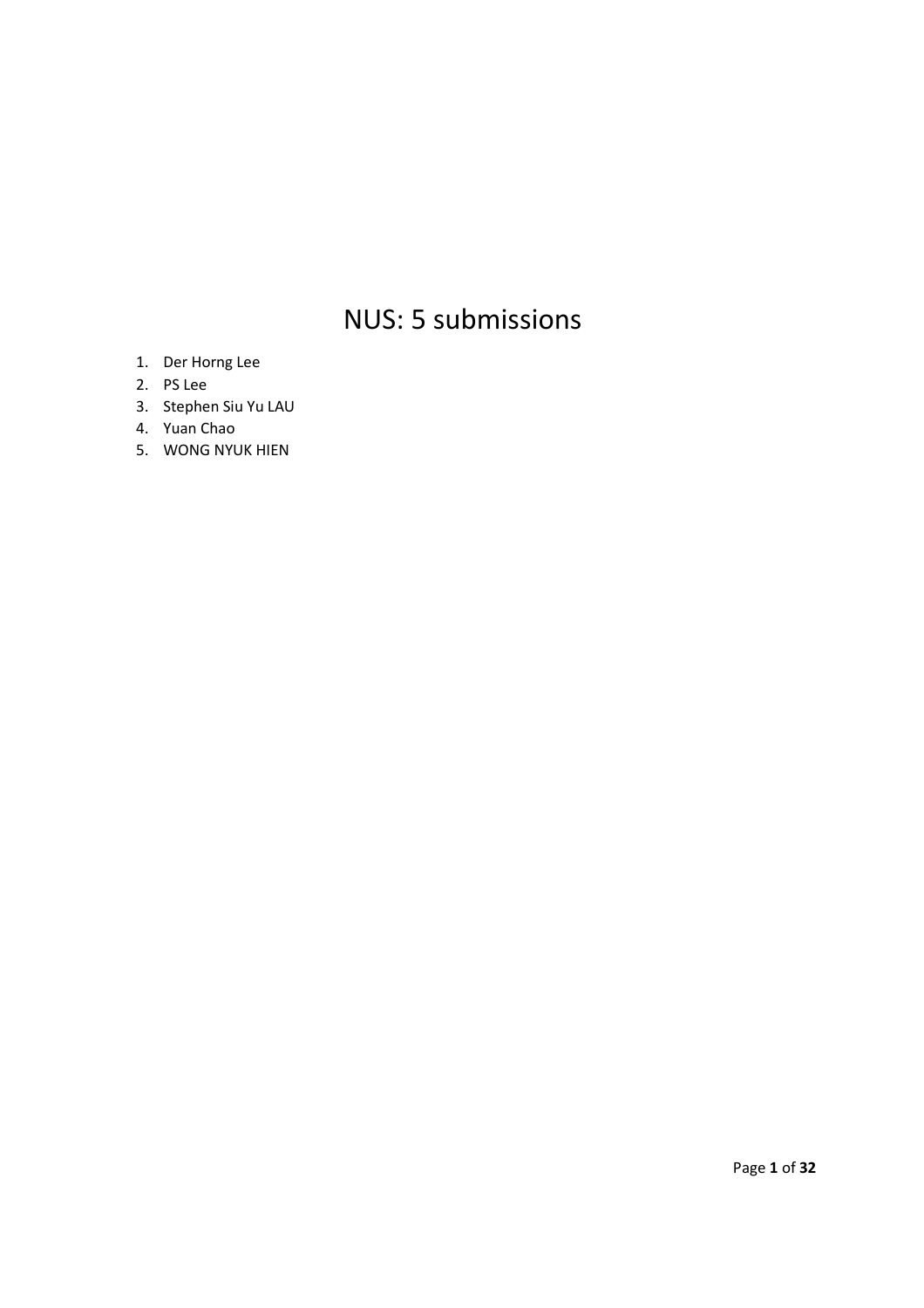#### **Name: Der-Horng LEE**

Title: Professor Organization: National University of Singapore E mail address: dhl@nus.edu.sg Mailing address: Department of Civil and Environmental Engineering, National University of Singapore, 1 Engineering Drive 2, E1A 07-03, Singapore 117576 Contact number: (65) 6516 2131 Webpage link: http://www.eng.nus.edu.sg/cee/people/ceeleedh/

## **One-paragraph Bio:**

Dr Lee Der-Horng Lee is a professor at the Department of Civil and Environmental Engineering, National University of Singapore (NUS). Professor Lee's research interests include Intelligent Transportation Systems (ITS), Smart and Sustainable Urban Mobility, Urban and Transportation Planning and Policy. At present, Professor Lee serves as the Director of NUS-LTA Transport Research Centre. Professor Lee is also a Chartered Engineer (Transportation Engineering) in Singapore and Fellow of Institution of Engineers Singapore (IES). A transportation planner and engineer by training, Professor Lee has not only been recognized by his international academic peers but also well-received by the government agencies and transportation industry as a thought leader. Professor Lee has been extensively consulted and quoted by local and international mass media (including CNN, BBC, NHK, ANN, KBS, Xin Hua, Channel News Asia, Singapore Press Holdings, etc.) with his views and proposals on policies and matters of urban transportation locally in Singapore and regionally in Asia.

## Write up on the possible project (max half a page):

## **Development of suitable indices for sustainability in smart city and digital age context**

Smart city programs are getting popular worldwide in the recent years. From developing to welldeveloped nations, there is an increased attention to build/re-build cities and towns leveraging an evergrowing IT (information technology) solutions, readily available and cost-effective sensors and better access to open-source mapping and related resources. Unprecedented amounts of money and resources are allocated from the government side with an aim of achieving sustainability and thereby provide its citizens with sustained happiness, safety and prosperous living. Researchers in the past focused on studying sustainability and came up with indices to measure it, primarily based on factors such as society, economics, energy and environment, among others. However, proposed project aims at finding how social media, sensor technologies, online purchases, and open and crowd sourced tracing and mapping tools can be effectively used to define a more practical set of metrics and indices for sustainability. This will help planners to better understand and approach sustainability in the smart city and digital age context.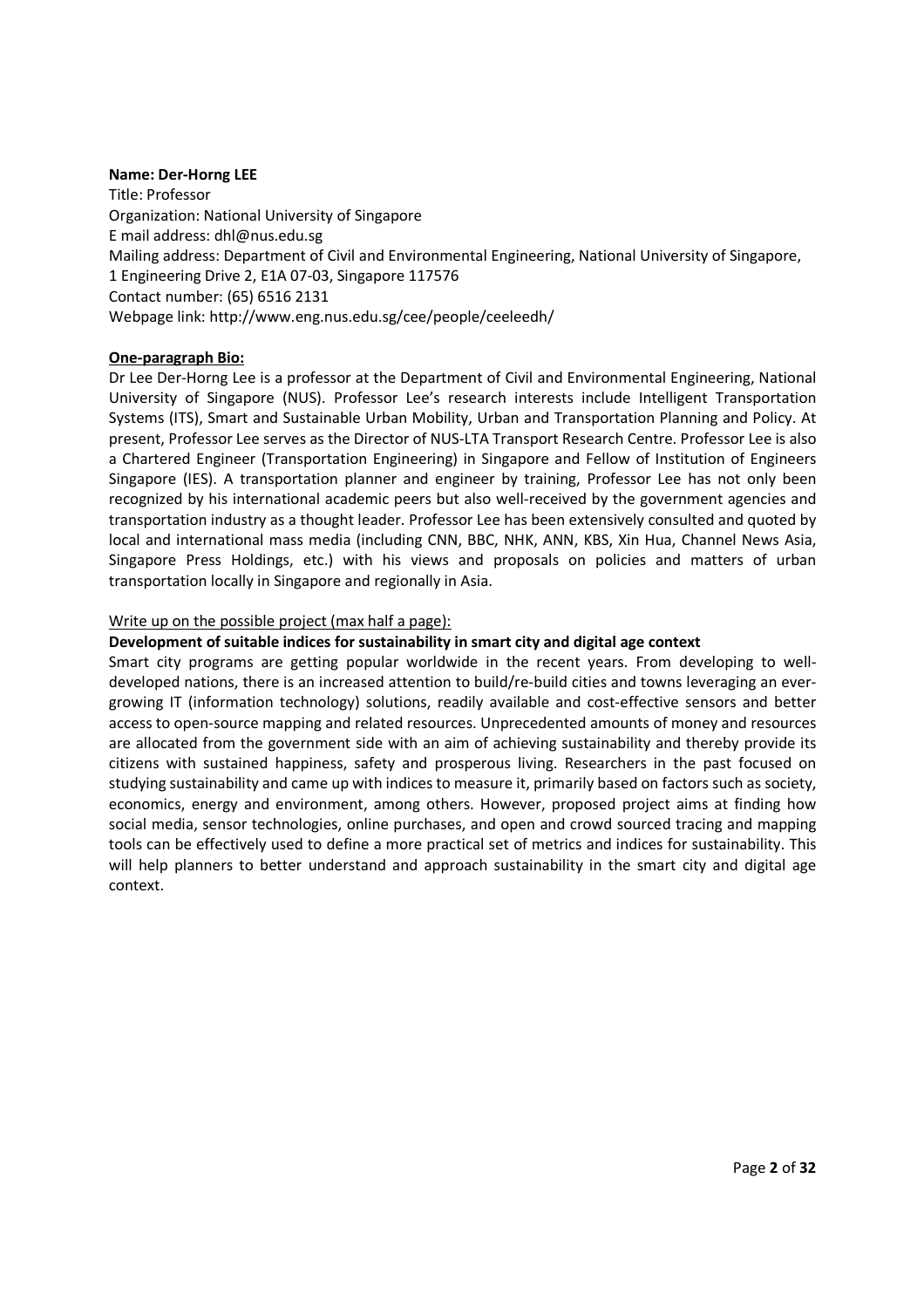## **Name: Poh Seng (PS) LEE**

Title: Associate Professor Organization: Department of Mechanical Engineering, National University of Singapore E mail address: pohseng@nus.edu.sg Mailing address: Department of Mechanical Engineering, National University of Singapore, 9 Engineering Drive 1, EA-07-08, Singapore 117576 Contact number: (65) 6516 4187 Webpage link: http://blog.nus.edu.sg/mtsgroup/

## **One-paragraph Bio:**

Dr Poh Seng Lee is an Associate Professor with the Department of Mechanical Engineering at the National University of Singapore (NUS). Prof Lee's research interests include high performance cooling techniques (in particular single and two-phase microchannel cooling), high efficiency air cooling, energy efficient air conditioning & ventilation system, low grade waste heat recovery, high efficiency solar thermal collector and thermal storage system. A thermal engineer by training, Prof Lee is very active in engaging industry and agency and on R&D efforts related to building and industry energy efficiency and he has secured more than \$6 Million dollar of research funding. He is also the recipient of numerous research and innovation awards including 2013 NUS Faculty of Engineering's Young Faculty Research Award, 2011 Institution of Engineers Singapore (IES) Prestigious Engineering Achievement Award, 2011 Asia Pacific Clean Energy Summit Top 10 Defense Energy Technology Solutions Award and 2009 Tan Kah Kee Young Inventors Award (TKKYIA) - Defense Science. At present, Prof Lee serves as the Assistant Dean of Research & Technology and Deputy Director of the Centre for Energy Research & Technology. Prof Lee is also a Council Member and Senior Member of Institution of Engineers Singapore.

#### Write up on the possible project (max half a page):

**Development of low energy air-conditioning system for sustainable buildings in the tropics** 

Singapore, being a topical island country with high temperature and humidity, has been actively researching on more energy efficient air-conditioning and mechanical ventilation (ACMV) systems as part of the green buildings efforts. Conventional ACMV systems are typically mixing flow ventilation (MFV) type which tends to disturb the natural stratification formed in the room and supply cold air to mix the room air distribution. Their low efficiency also leads to high waste heat rejection to the ambient and exacerbating urban heat island (UHI) effect. This project will develop a highly efficient radiant cooling and passive displacement ventilation system to achieve indoor thermal comfort (handling both latent and sensible loads) with no draft or noise issue. The better efficiency will also lead to less waste heat rejection to the ambient thus helping to mitigate UHI effect.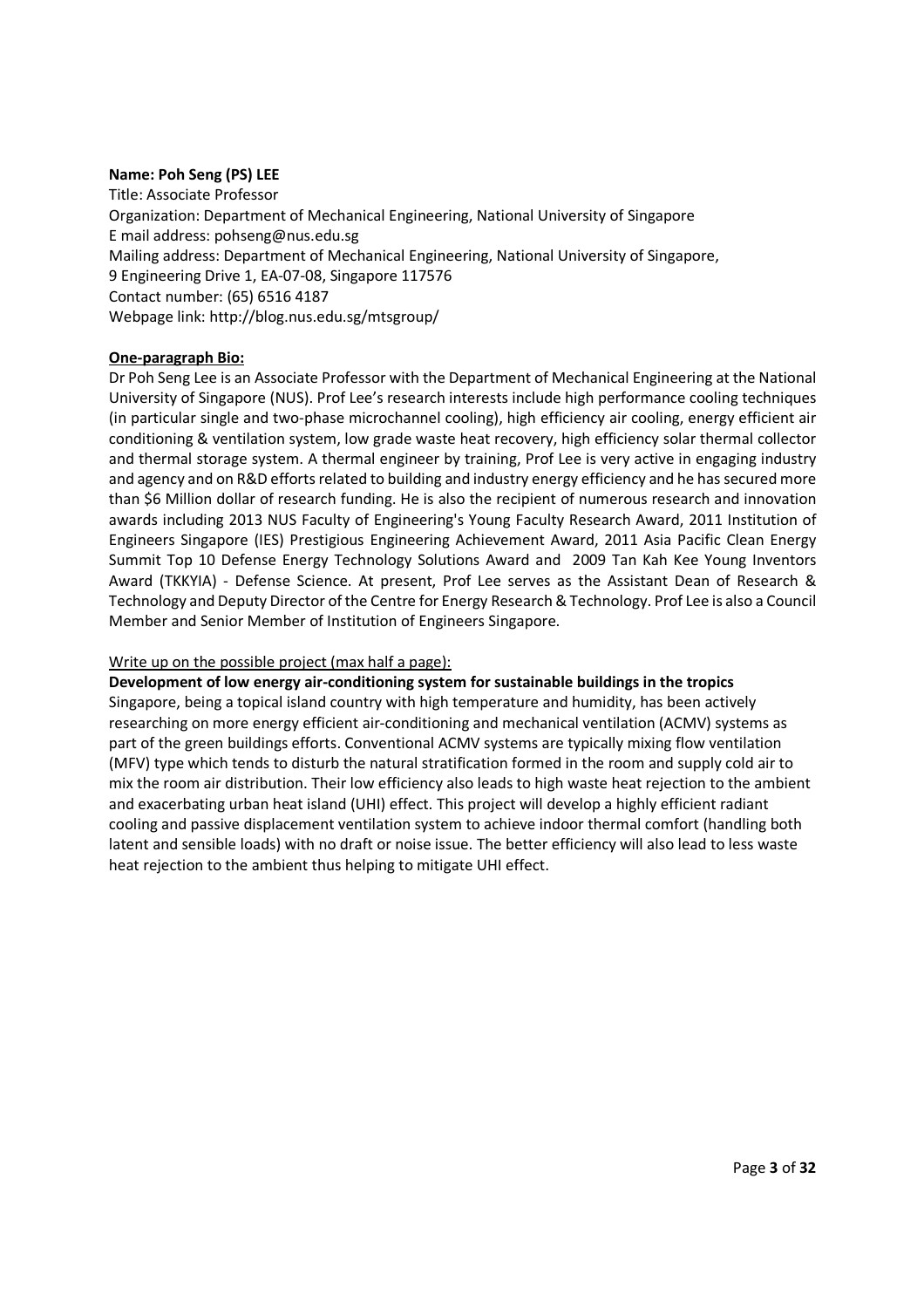#### **Name: Stephen Siu Yu LAU**

**Title** Professor **Organization:** Department of Architecture, School of Design and Environment, National University of Singapore **E mail address** akilssy@nus.edu.sg

**Mailing address** 03-03-10, Department of Architecture, School of Design and Environment, 4 Architecture Dr, Singapore 117566; **Contact number** +852 90471489 **Webpage link** https://www.arch.nus.edu.sg/people/cv/slau.html

## **One paragraph Bio**

Stephen Lau is born in Hong Kong, studied at the University of Hong Kong (B.Arch., B.A. Architectural Study) and the London University (M.Sc. Architecture – Environmental Design & Engineering). He has taught at the University of Hong Kong in architectural design, environmental controls, and PhD study and been awarded the University Outstanding PhD Supervisor Award and a Star-researcher in the discipline of Humanities for three consecutive years. Administratively, he has served as the Chair of the Faculty; Associate Dean for three terms: human and financial resources; International and China collaborations; Acting Head of Architecture; Chair of the PhD Committee at the Faculty and Department levels; and Admission Tutor at the B.Arch./M.Arch level. In research, he is Principal Investigator of 60 internal and external funded projects. He is Primary Supervisor for more than 20 PhDs and 7 Postdoctoral Fellows. Since January 2015, he joined the Department of Architecture, National University of Singapore as a Professor, Deputy Head – Research, and heads the Design Technology and Sustainability research & teaching group, Chair of the Center of Advanced Study in Architecture, and Chair of the Architecture PhD program. He is a Registered Architect, Acoustician, Lighting Designer, LEED-AP, BREEAM-AP, Carbon Auditor, China GBL Assessor, and Vice Chair of the China GBC – Hong Kong and Macau Chapters.

## **Write up on the possible project (max half a page)**

Research interests of Prof. Lau are mainly in the areas of environmental sustainability, including green building design, performance and rating, urban studies of low carbon and sustainable city, social sustainability (urban study) of adaptive reuse and cultural sustainability, urban regeneration. His main projects focus on architectural acoustics, urban heat island research, urban study, green building standard for green building evaluation, daylight analysis and post-occupancy evaluation (POE).

Currently, he is leading the Project: Tropical Technologies Laboratory on the campus, which shall serve as a full-scale test-bed for integrated study of technologies, materials and construction for various habitable spaces. Other current research includes urban noise mapping techniques, human-oriented and climatic responsive architecture, and is Co-P-I for a 4.75M SDG mega research on PV technology and BIPV (since July 2016).

He is active in the international front – a EU funded (1.36M Euro) project on Urban Knowledge Network Asia UKNA (2010-14); a EU funded (1M Euro) project on the study of Multiple Intensive Land Uses MILU (2005-2009); International Society of Habitat Engineering and Design ISHED (2011-14); International Initiatives on Sustainable Built Environment iiSBE (1999-2012); CIB Task Group TG39 - Mega-cities (2001- 2004).

In recent years, he has contributed to the drafting of national standards, including the Standard for Architectural Acoustics (50118-2010); and is working on another two standards for green building certification: Eco-district and Green Campus (to be gazette in 2017). In 2012, he has completed a technical study on the validation of the national standard GB and ISO Standard for compliance assessment of these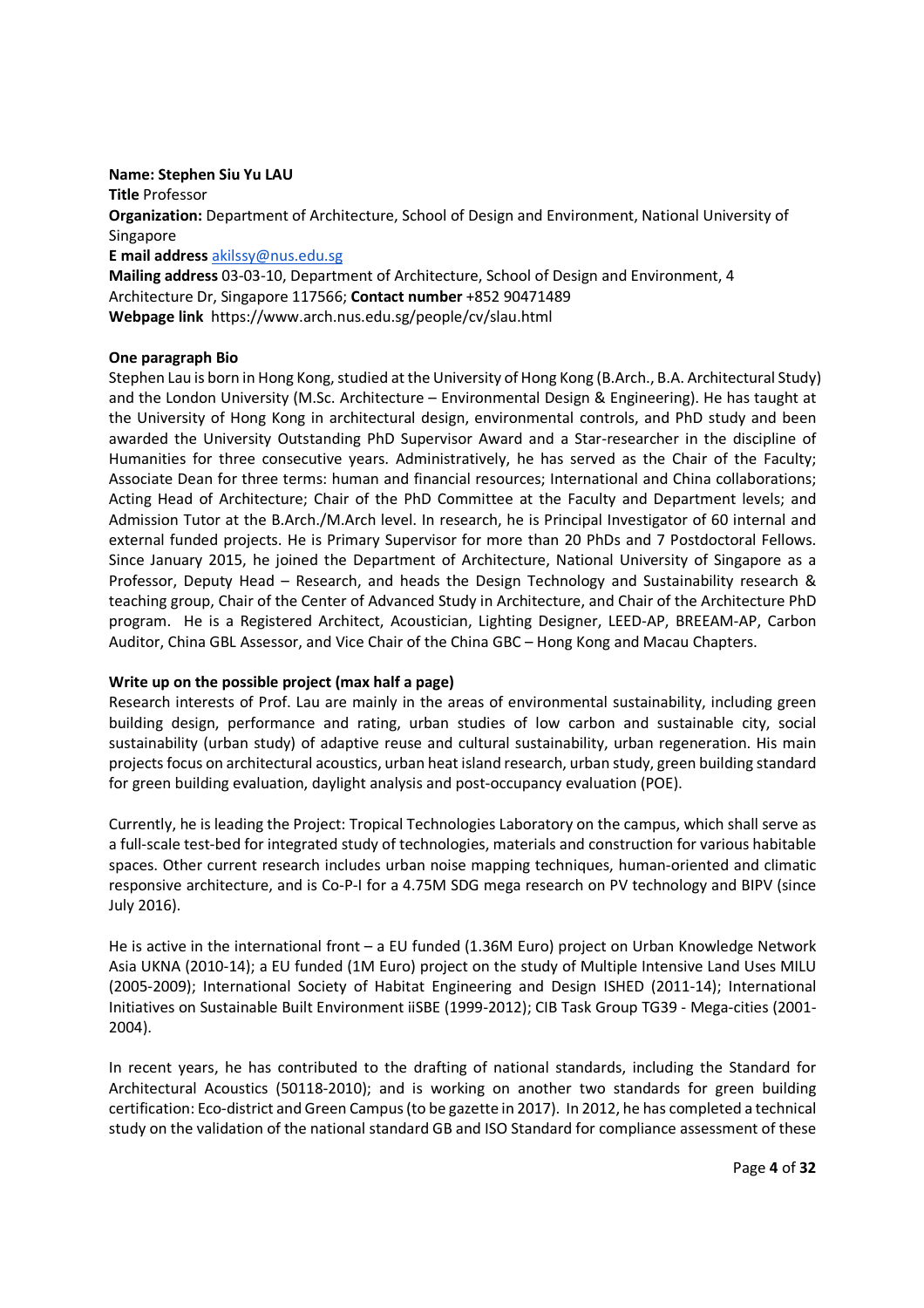standards for the Zhuhai-Guangzhou-Hong Kong-Macau Bridge. It was a HKU+Tianjin U +Guangzhou U mega research awarded by the Ministry of Technology. He is the leader of the HKU Team.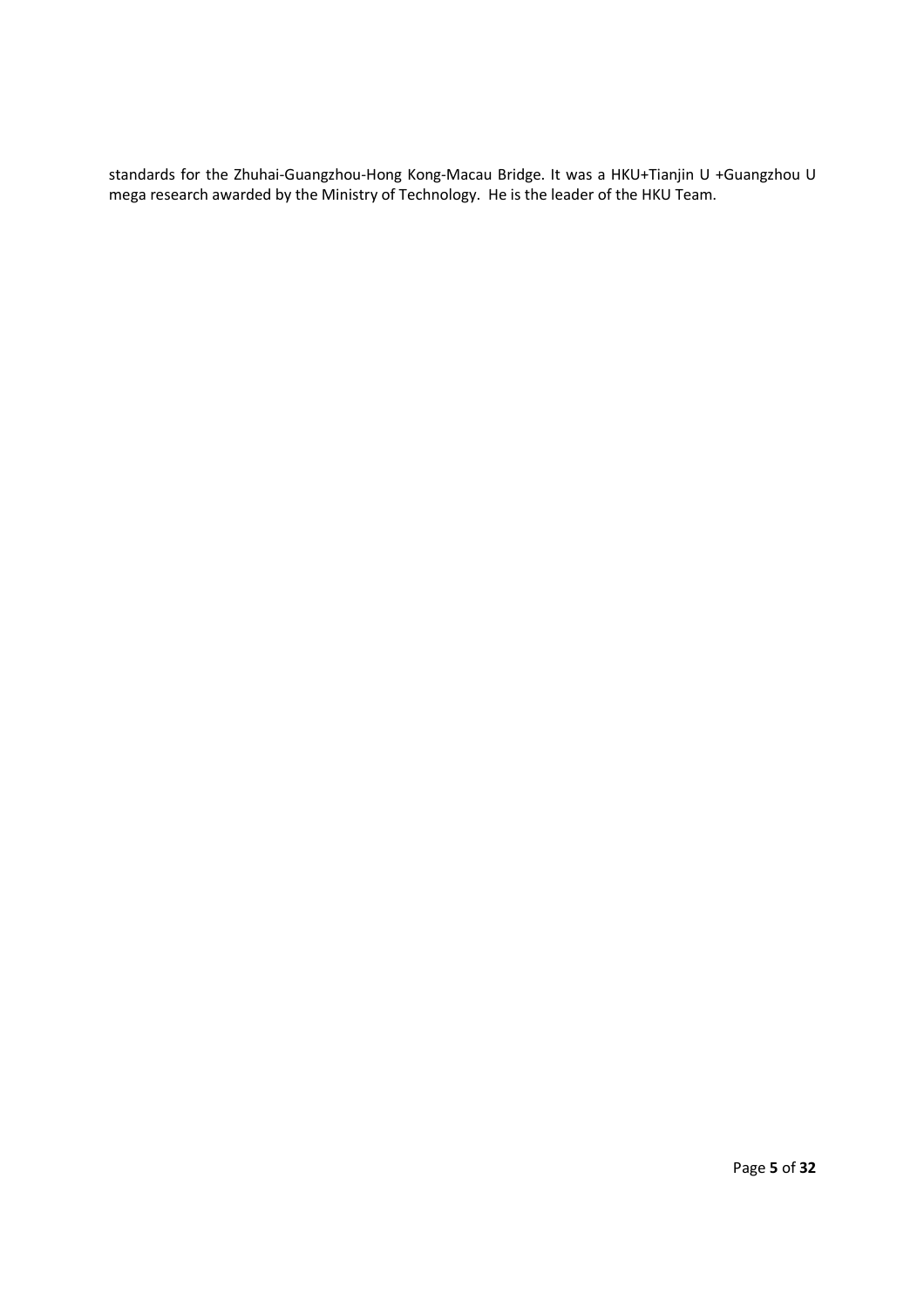#### **Name: Yuan Chao**

**Title:** Assistant Professor **Organization:** Department of Architecture, School of Design and Environment, NUS **E mail address:** akiyuan@nus.edu.sg **Mailing address:** SDE 1 04-03, 10 Kent Ridge Crescent, Singapore, 119260 **Contact number:** +65 84285890 **Webpage link:** https://www.arch.nus.edu.sg/people/cv/yuanc.html

#### **One paragraph Bio:**

Dr. Yuan Chao is an Assistant Professor in the Department of Architecture of National University of Singapore. Dr. Yuan's research interest is the climate-sensitive urban planning and design for livable and sustainable cities, with a focus on urban aerodynamic properties, which are one of the key components of urban climate but difficult to be evaluated. Dr. Yuan has participated in multiple important policy-level research projects commissioned by the Hong Kong Government, as well as contributed significantly in several Chinese projects (e.g., Wuhan and Macau) on relevant topics. He conducted Computational Fluid Dynamics simulation to provide quantitative understandings on the impact of building typologies on urban natural ventilation and air quality, which aided in the policy-making of what has now become the Hong Kong Sustainable Building Design Guidelines, APP 152. Dr. Yuan also developed the Frontal Area Density understanding that bridges the knowledge gap between urban morphology and the aerodynamic potentials of any particular city. This work has now been incorporated into Hong Kong and Wuhan's urban climatic research for city planners' references. In addition, Dr. Yuan has published numerous manuscripts in high impact peer-reviewed scientific journals.

#### **Write up on the possible project (max half a page)**

## **Title: Semi-Empirical Modelling and Mapping to Mitigate Impact of Regional and Local Air Pollution on Urban Air Quality**

The proposed research aims to increase urban permeability and promote dispersion of both local trafficrelated and regional cross-boundary air pollution, with the overarching goal of improving urban air quality. A new semi-empirical modeling-mapping method will be developed to bridge the gap between conventional modeling methods and planning practice. Corresponding Sustainable Urban Planning Guidelines are expected upon project completion. Singapore will be used as a case study to test the practicability of the new method in practical city planning and design.

The first part of the modeling-mapping approach in this research is the development of the multi-layer Urban Canopy Model (UCM). Given that the real urban morphologies are highly heterogeneous, the conventional single-layer UCM that assumes uniform building height is not practical. To address this limitation, in the proposed multi-layer UCM, the urban canopy layer will be classified into several sublayers based on the building height distribution, and also be characterized by canopy drag force. Furthermore, while the conventional UCM assumes zero air pollution concentration above the building rooftop, our new proposed UCM will not make such assumption, but rather include such pollution as part of input boundary conditions in the modeling by mesoscale climate models, especially in the scenario of regional cross-boundary pollution. The second part of the research approach is the mapping of urban air pollution concentration. With the proposed modeling tool, city planners will be able to use their in-house GIS database to assess and map urban air quality, and develop the corresponding master and district planning strategies. In addition, a new database of air pollution concentration in the urban canopy layer, which is a better proxy for daily exposure than the concentration measured above the rooftop, will be established for the future research application (e.g., public health, wellness).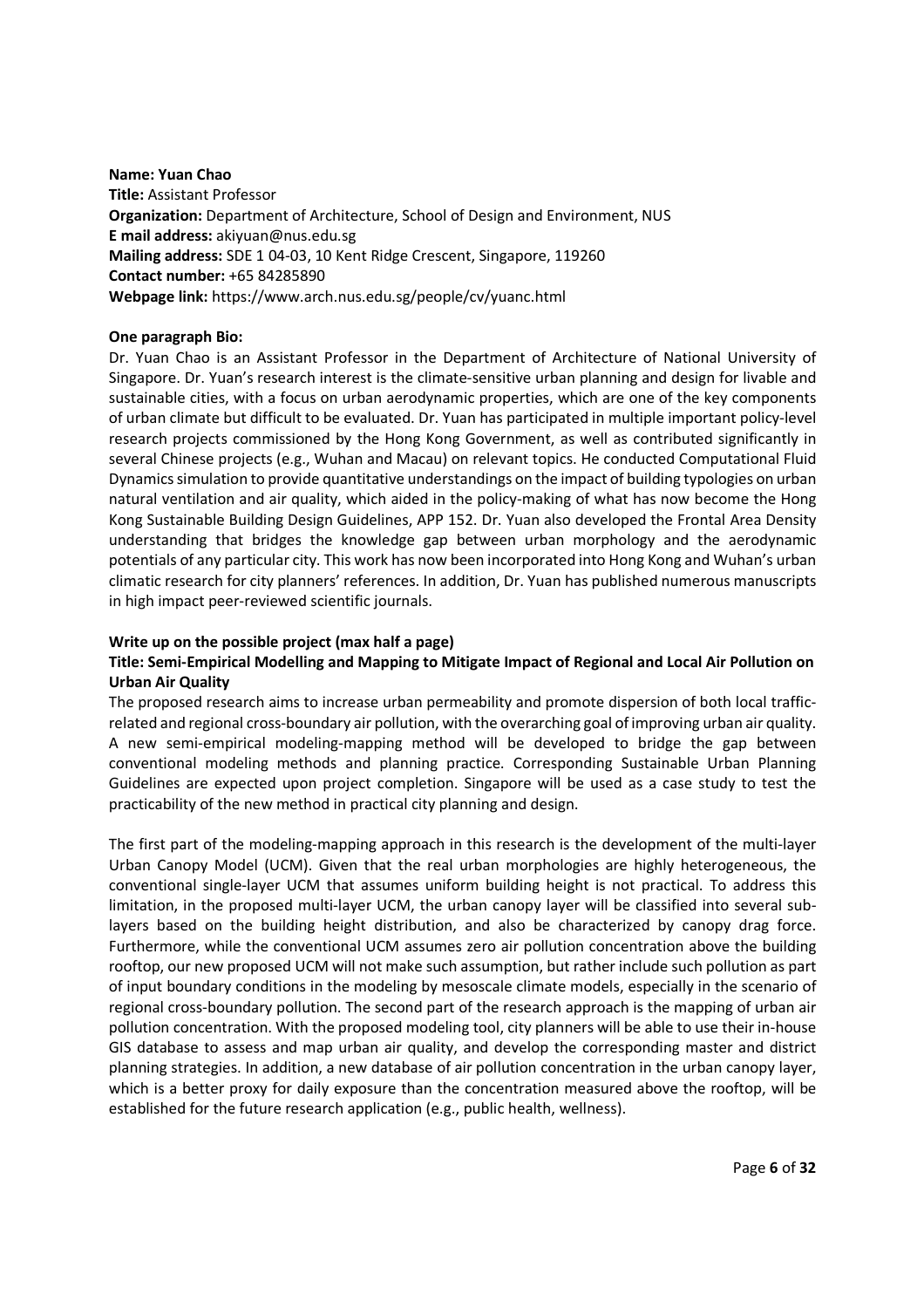## **Name: WONG NYUK HIEN**

Title: PROFESSOR Organization: SCHOOL OF DESIGN AND ENVIRONMENT, NATIONAL UNIVERSITY OF SINGAPORE E mail address: bdgwnh@nus.edu.sg Mailing address: 4 Architecture Drive, Singapore 117566 Contact number: 65163423 Webpage link

**One paragraph Bio:** Professor Wong has been working on numerous research projects on Urban Heat Island effect in Singapore and also the associated mitigation measures.

## **Write up on the possible project (max half a page)**

I am currently researching on how urban textures would impact the cooling energy consumption both at the urban level as well as at building level. The key objective is to develop a simulation tool that could consider the 3D model of an urban area (or extracted from Virtual Singapore) and study how the various urban morphology factors could impact the urban level cooling energy consumption. By linking the urban simulation model to Urban Canopy model as well as energy plus model, the impact of urban factors on the indoor environment as well as the cooling energy consumption of buildings could be studied.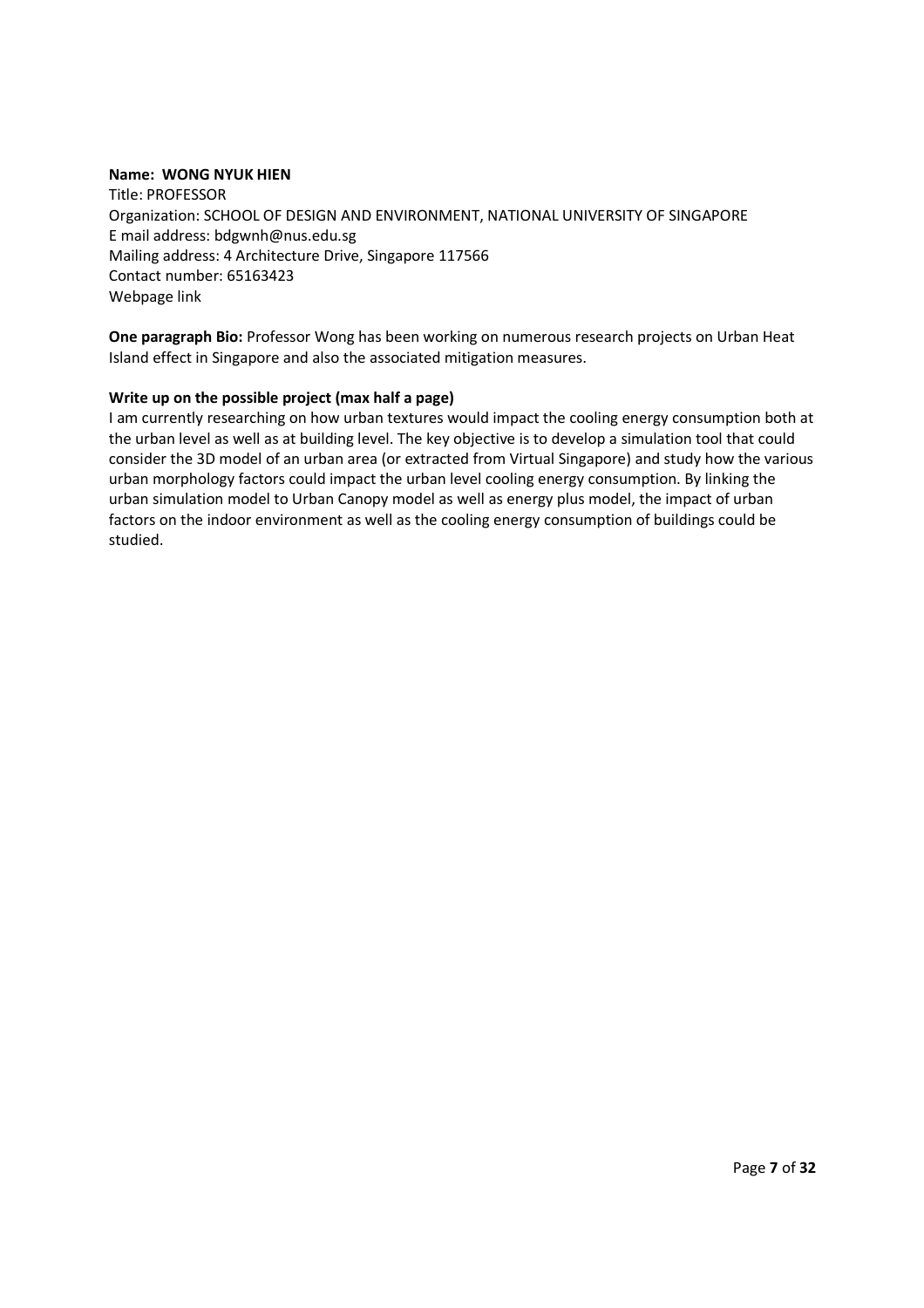## NTU: 13 submissions

- 1. Alessandro Romagnoli
- 2. Wan Man Pun project 1
- 3. Wan Man Pun project 2
- 4. Yiyu Cai
- 5. Anshuman Tripathi project 1
- 6. Anshuman Tripathi project 2
- 7. Anshuman Tripathi project 3
- 8. Kong Wai Kin Adams
- 9. Arvind Easwaran
- 10. Justin Dauwels
- 11. Cesare Soci
- 12. Nripan Mathews
- 13. Subodh Mhaisalkar
- 14. Josep Pou
- 15. Cheuk-Wai So
- 16. Cise Unluer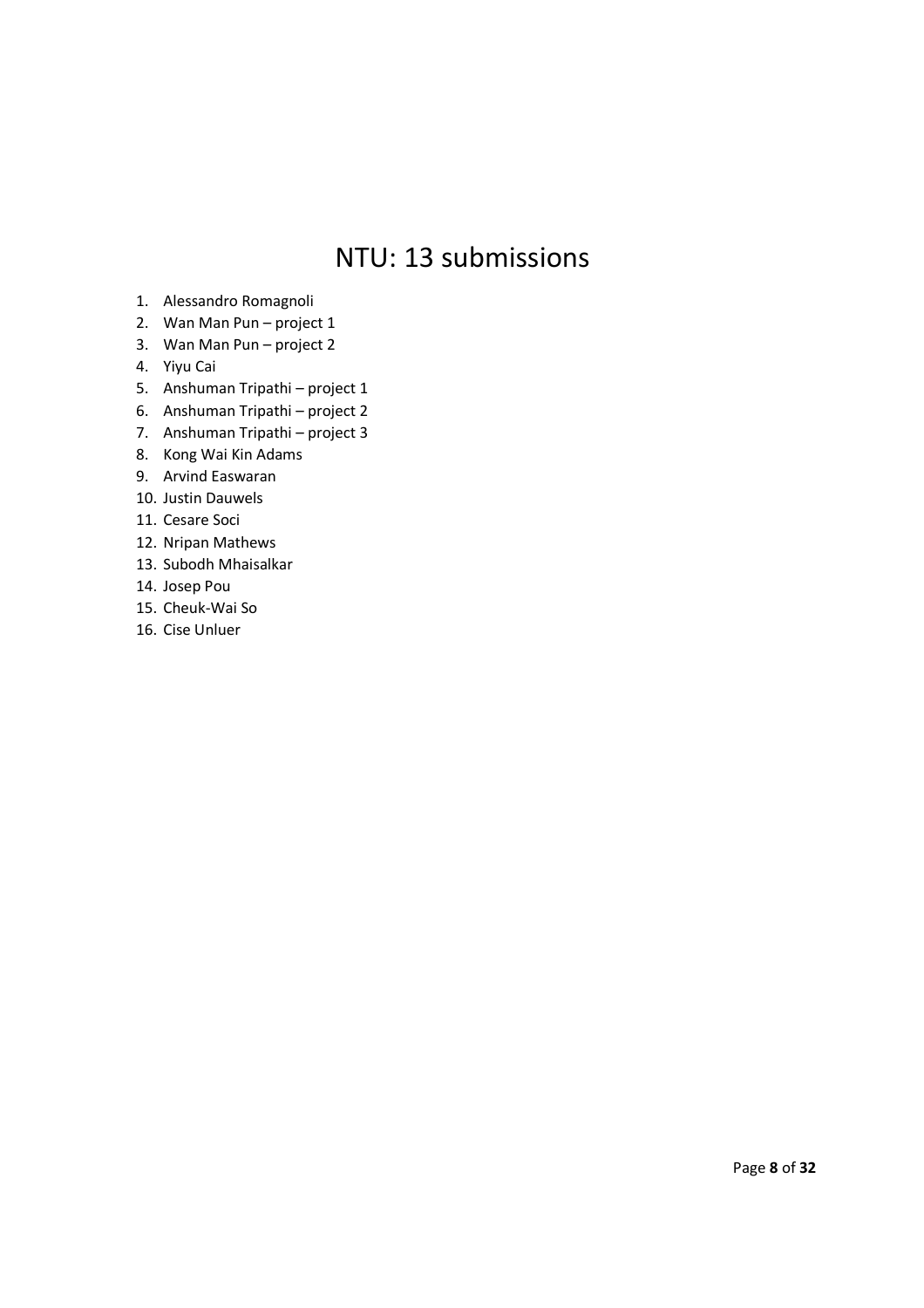#### **Name: Alessandro ROMAGNOLI**

Title: Assistant Professor Organization: Nanyang Technological University E mail address: a.romagnoli@ntu.edu.sg Mailing address: School of Mechanical and Aerospace Engineering, Nanyang Technological University, 50 Nanyang Avenue, 639798, Singapore Contact number: (65) 6790 5941 Webpage link: http://www.mae.ntu.edu.sg/aboutus/FacultyandStaff/Faculty/Pages/ARomagnoli.aspx

**One-paragraph Bio:** Dr. Alessandro Romagnoli gained a First Degree cum laude in Mechanical Engineering in 2003 from the "University of Ancona" in Italy, after which he worked for two years at Lucci Collettori Spa (Ancona, Italy) where he supervised the design and production of commutators for electric motors. In 2006 he began a PhD at Imperial College London in the Thermo-Fluids Division focusing on aerodynamic study of single and twin-entry mixed flow turbines under unsteady conditions. As a part of his research, he also studied heat transfer effects occurring in turbochargers. In 2013, he joined Nanyang Technological University as an Assistant Professor. His responsibilities include teaching undergraduate courses, run labtutorial, supervising PhD students and FYPs. Alessandro's research activity in NTU encompasses several aspects related to propulsion, energy efficiency and thermal energy recovery and management. Examples of his current research include the study of waste heat recovery such as Thermoelectric Generators design and analysis, Organic Rankine Cycles optimization, Turbocharging and Thermal Energy Storage; Alessandro is also championing the effort on Cold Energy Recovery and Cold Economy in Singapore.

## Project: **Thermochemical storage from cryogenic energy sources for sustainable cooling applications**

Thermal energy storage (TES) is an advanced technology for storing thermal energy that can mitigate environmental impacts and facilitate more efficient and clean energy systems. Thermochemical materials have higher energy densities relative to phase change materials and sensible storage media, hence they can provide a compact and efficient energy storage system which is particularly beneficial where space for the TES is limited or valuable.

Liquefied Natural Gas ("LNG") is shipped to Singapore LNG's ("SLNG") terminal at -161◦C. Before it is piped in gaseous form at about 15-20◦C to our power stations, it has to be regasified by heating it up. The cold energy lost during regasification is substantial, amounting to an estimated 735 GWh of cooling by 2020. This is equivalent to 0.25% of national electricity demand by 2020 and could translate into an economic savings of about S\$18.4 million a year.

Based on the current scenario, it is apparent how there is a huge opportunity to investigate and advance research on thermochemical storage systems for waste cold energy applications. Current thermochemical storage research activity is limited to medium-high temperatures (above zero) but there is no reported literature and/or research activity in the sub-zero range. Hence the proposed project aims to move into a novel research domain which combines high efficient/compact thermal energy storage for cold energy applications. Indeed it is proposed to initiate fundamental research activity on novel thermochemical storage materials for cold energy storage; the research will mainly be based on lab-scale experiments and it would cover the formulation, characterization and design of the reactor to be used for testing.

On the long term, the impact for Singapore of the proposed research topic would be significant as it would allow moving, transporting and storing cold energy in a compact and efficient way for longer time periods; that means that the decoupling between cold energy demand and cold energy generation could be truly effective and it will contribute to provide cold & cooling in a more sustainable way.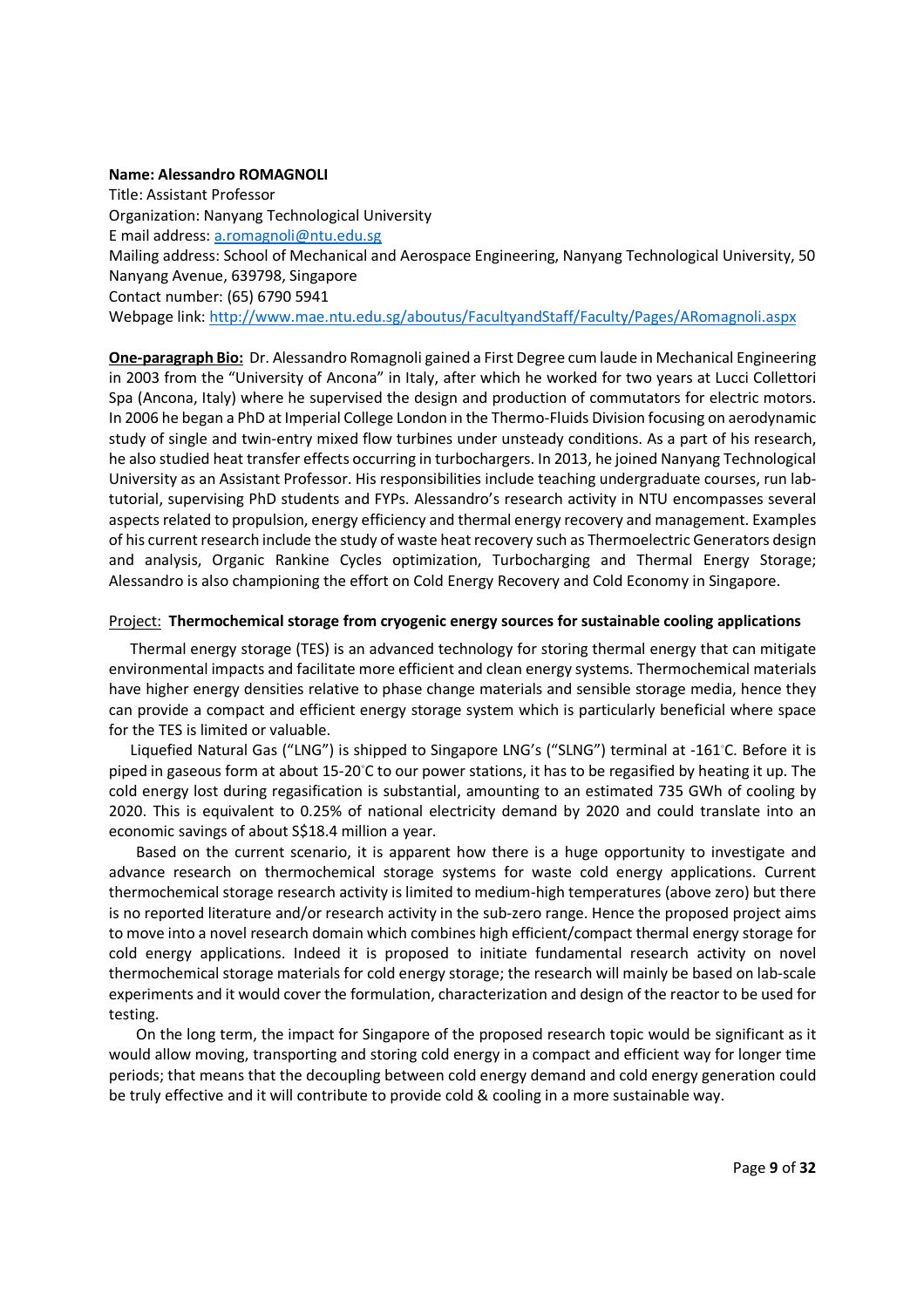#### **Name WAN Man Pun**

**Title:** Associate Professor **Organization**  School of Mechanical & Aerospace Engineering, Nanyang Technological University **E mail address**  mpwan@ntu.edu.sg **Mailing address**  School of Mechanical & Aerospace Engineering, 50 Nanyang Avenue, Nanyang Technological University, Singapore 639798 **Contact number**  6790 5498 **Webpage link**  http://research.ntu.edu.sg/expertise/academicprofile/Pages/StaffProfile.aspx?ST\_EMAILID=MPWAN

#### **One paragraph Bio**

Dr. Wan is currently an Associate Professor and the Assistant Chair (Research) in the School of Mechanical & Aerospace Engineering at Nanyang Technological University. Prior to joining NTU, he was an Assistant Professor of Mechanical Engineering at Kyungpook National University, Korea. His research interests cover aerosol sciences, building energy, indoor environmental quality, catalytic oxidation systems and numerical simulations. He has published over 80 international refereed journal and conference articles. Dr. Wan led numerous government and industry funded research projects including Cool Surface projects through which he developed new high-performance Cool materials and Meso-scale/Micro-scale modelling methods to analysis urban heat island (UHI) effect and the heat transfer characteristics of Cool materials. He served in the editorial board of Building Simulation: An International Journal and is a member of American Society of Mechanical Engineers (ASME), American Chemical Society (ACS) and American Society of Heating, Refrigerating and Air-Conditioning Engineers (ASHRAE).

#### **Project Description: Achieving Energy Sustainability from Urban Wind**

With increased urbanisation and localisation of power generation, urban wind turbines and airborne systems have garnered momentum in recent years. Particularly, in urban and coastal cities, there is a multiplication factor of wind speeds due to the presence of buildings and large air movements. However, the accompanying higher turbulence intensity and multi-directionality increases flow complexity and loadings, which require an understanding of the fluid mechanics and unsteady aerodynamics. Airborne wind energy systems, on the other hand, generates power on ground through mechanical work done using tethers attached to a flying kite. In this project, the post-doctoral fellow will investigate the influence of city layouts and building orientations on flow dynamics, so as to identify optimal positions for the siting of micro-turbines and airborne systems for distributed and localized power generation. Additionally, the post-doctoral fellow will identify opportunities in future wind energy system designs, with specific focus on airborne and urban approaches.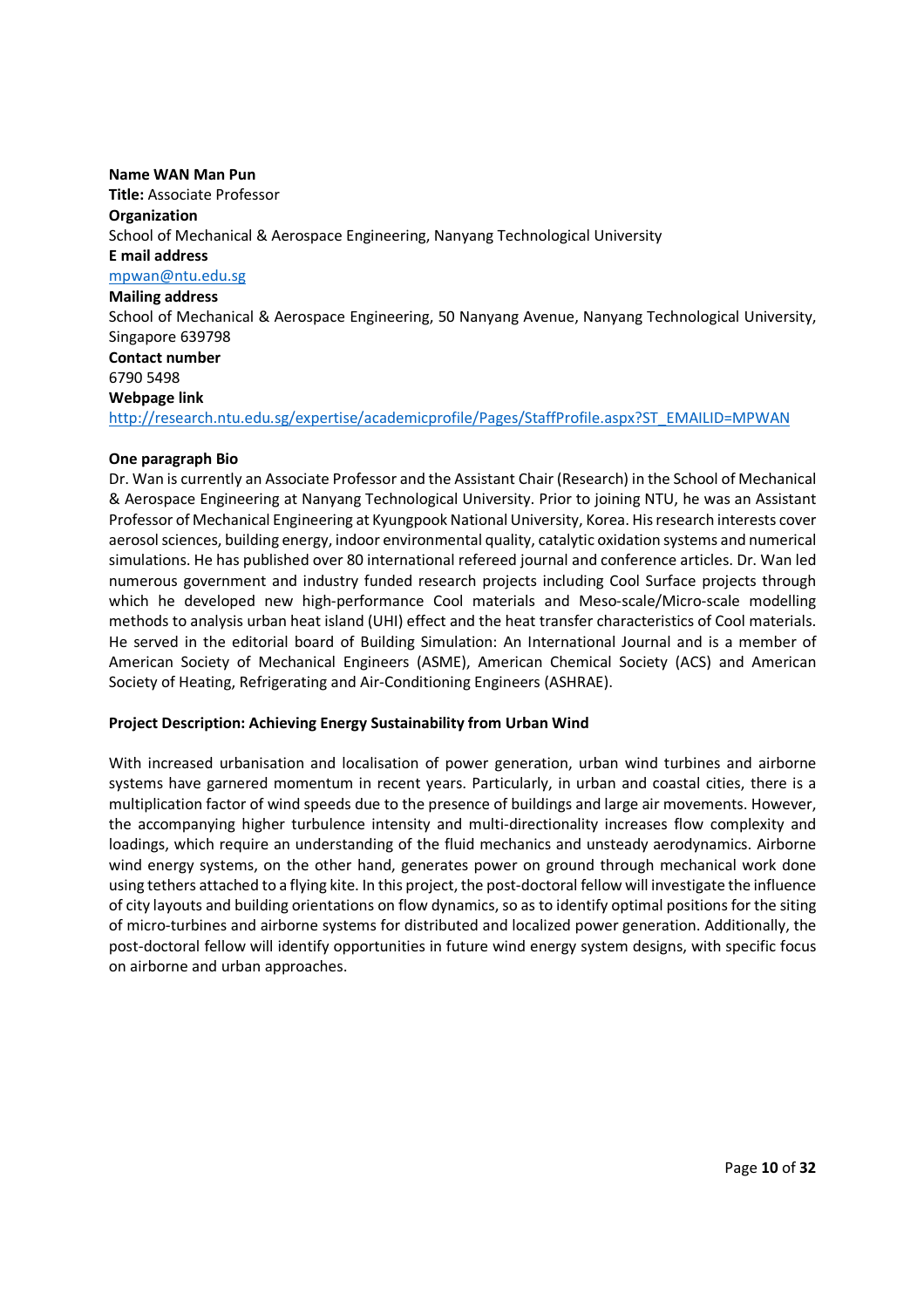#### **Name WAN Man Pun**

**Title:** Associate Professor **Organization**  School of Mechanical & Aerospace Engineering, Nanyang Technological University **E mail address**  mpwan@ntu.edu.sg **Mailing address**  School of Mechanical & Aerospace Engineering, 50 Nanyang Avenue, Nanyang Technological University, Singapore 639798 **Contact number**  6790 5498 **Webpage link**  http://research.ntu.edu.sg/expertise/academicprofile/Pages/StaffProfile.aspx?ST\_EMAILID=MPWAN

#### **One paragraph Bio**

Dr. Wan is currently an Associate Professor and the Assistant Chair (Research) in the School of Mechanical & Aerospace Engineering at Nanyang Technological University. Prior to joining NTU, he was an Assistant Professor of Mechanical Engineering at Kyungpook National University, Korea. His research interests cover aerosol sciences, building energy, indoor environmental quality, catalytic oxidation systems and numerical simulations. He has published over 80 international refereed journal and conference articles. Dr. Wan led numerous government and industry funded research projects including Cool Surface projects through which he developed new high-performance Cool materials and Meso-scale/Micro-scale modelling methods to analysis urban heat island (UHI) effect and the heat transfer characteristics of Cool materials. He served in the editorial board of Building Simulation: An International Journal and is a member of American Society of Mechanical Engineers (ASME), American Chemical Society (ACS) and American Society of Heating, Refrigerating and Air-Conditioning Engineers (ASHRAE).

## **Project Description: Sustainable Cities through intelligent Weather-Prediction-Enhanced Energy Management Systems**

The project aims to identify the application of weather parameters for effective energy management in the grid and building level. These include the consideration of demand-side management and building management systems that incorporates weather data in decision making processes. The postdoctoral fellow will be involved in both experimental and numerical investigations. He/she will demonstrate and develop technologies that incorporates the use of weather parameters to optimize demand-side resourse preparation and utilization so as to balance the supply of electricity on the network with the electrical load. Additionally, the postdoctoral fellow will investigate effective building energy management that incorporates external climatic influences, focusing on cities with large coastline that have significant sunshine. The development of such technologies and solutions will lead to intelligent power managements system in achieving sustainability in energy consumption.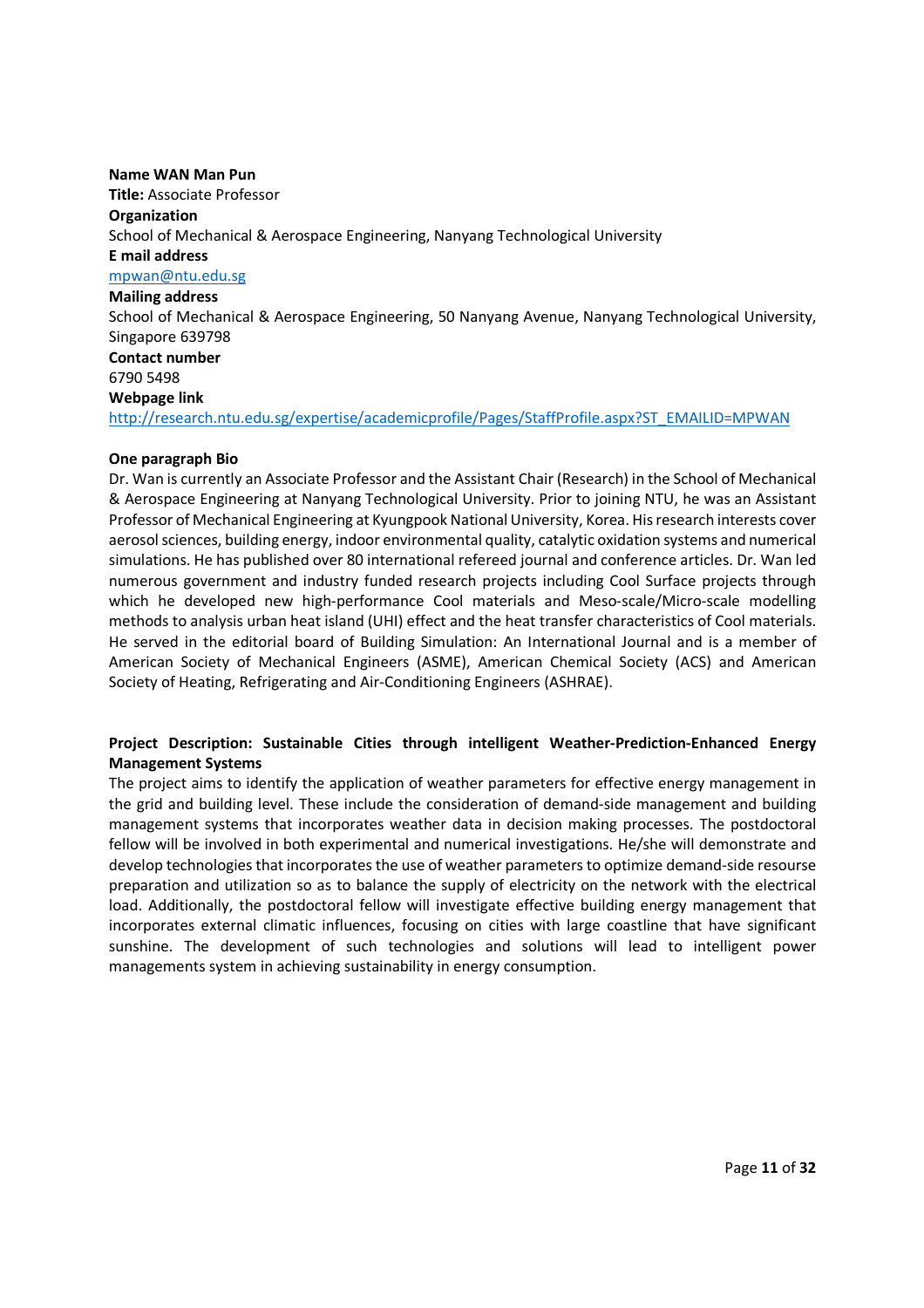#### **Name: Yiyu Cai**

Title: Associate Professor Organization: Nanyang Technological University E mail address: myycai@ntu.edu.sg Mailing address: School of Mechanical & Aerospace Engineering, and Energy Research Institute @ NTU (ERI@N), 50 Nanyang Avenue, Singapore 639798 Contact number: (65) 67905777 Webpage link: http://www.ntu.edu.sg/home/myycai

## **One-paragraph Bio:**

Yiyu is a tenured faculty with The School of Mechanical & Aerospace Engineering, NTU. He is in charge of the Computer-aided Engineering Labs and is also Cluster Director with The Energy Research Institute @ NTU. He held joint appointments with NTU's Institute for Media Innovation, and The Bio-informatics Research Center. He has been doing interdisciplinary research over the past two decades. His research interests include Virtual & Augmented Reality, Artificial Intelligence, High-performance Computing, Simulation and Serious Games. He is also actively doing industrial applications working closely with Construction, Building, Robotics, Petro-chemical, Medical, and Education sectors. His research has been published in leading journals like IEEE Transactions of Robotics, Automation in Construction, IEEE Transactions on Industrial Information, Magnetic Resonance Imaging in Medicine, etc. In collaboration with industrial partners in the oil and gas business under two Research Collaboration Agreements, he and his team have developed an innovative solution for intelligent lifting of heavy terrain cranes in industrial environments with a PCT approved patent successfully entered the national phase in Germany, USA, China and Singapore. His research has been widely publicized in local and international media including Straits Times and Lianhe Zaobao (Singapore), Wenhui Bao (China), La Republicca (Italy), MediaCorp (Singapore), etc. He has received funding supports for his interdisciplinary research from Temasek Trust Funded Singapore Millennium Foundation, Ministry of Education, Ministry of Information, Communication, and The Arts, National Health Group, etc.

#### Write up on the possible project (max half a page):

**Research and Development on Intelligent Planning and Maintenance of Sustainable City**  Sustainable city relies on good planning and maintenance. Traditional planning of city development is increasingly encountering the bottle neck problems when dealing with complex and dynamic urban and industrial facility. We have been doing interdisciplinary research aiming to develop innovative solution for intelligent planning and maintenance of sustainable city. In particular, we are keen to work in the intersection of artificial intelligence, virtual and augmented reality, and simulation for the purpose of optimal planning in construction, building and maintenance with both residential and industrial areas.

In this proposal, we will work on fundamental research and application development on Digitization using Building Information Modeling, Plant Design and Management System, and Laser Scanned Point Cloud Data Processing. By tapping on the latest artificial intelligence, virtual and augmented reality, and high-performance computing technology, we hope to push the boundary of intelligent planning for hybrid and highly complex environments. Path planning is crucial in many tasks such as auto driving, auto flying. We will continue our efforts in robotic and automatic path planning for optimal lifting of heavy industrial cranes in highly complex and dynamic industrial environments for the purpose to improve the productivity and safety with applications of turnarounds operation and maintenance in process plants and construction sites.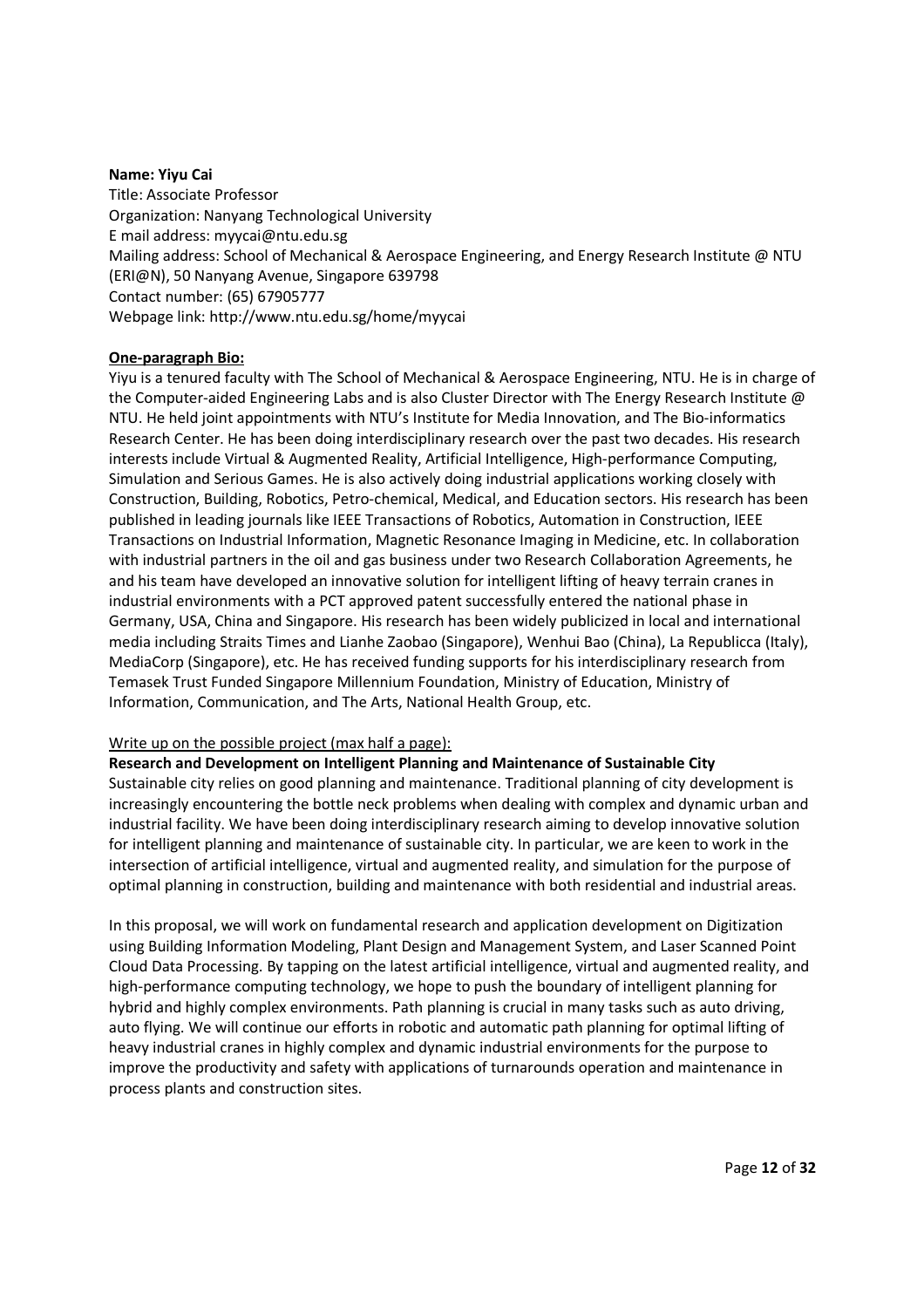## **Name: Anshuman Tripathi**

Title: Senior Scientist Organization: Nanyang Technological University E mail address: antri@ntu.edu.sg Mailing address: Energy Research Institute @ NTU (ERI@N) | Nanyang Technological University, 1 Cleantech Loop, #06-04, CleanTech One, Singapore 637141 Contact number: (65) 9663 9575 Webpage link: http://erian.ntu.edu.sg/aboutus/organisation/PD/Pages/Anshuman-Tripathi.aspx

## **One-paragraph Bio:**

Anshuman joined NTU in November-2012 and heads the Autonomous Vehicles, Electro-mobility and Grid connectivity areas of RD&D in the Energy Research Institute at NTU (ERI@N). There are two strategic areas of focus of this group (1) support the land transport authority and Ministry of Transport of Singapore to enable clean and autonomous transport solutions for various transport applications starting from first/last mile solutions to mass public transport. This is carried out through projects like design, certification and deployment of Electric & Autonomous Buses for Singapore and (2) Design, develop and deploy next generation power grids that will make the power distribution more resilient and adaptive with high network performance index. Before joining ERI@N he has spent close to 10 years in the industry. At General Electric, he formed electrical machine design competence in GE-global research delivering machine-converter solutions to GE transportation and GE healthcare systems. He also worked on wireless power transfer solutions for GE healthcare and GE-NBC. He then joined Vestas wind power systems where he was instrumental in creating a 2 MW and 3 MW converter design group comprising of hardware, software and control groups. This group delivered solutions for V-90, V-112 and V-164 turbine platforms of Vestas. Anshuman has research interests in grid connection of large and remote wind and solar farms, grid codes and compliance, power hardware in the loop simulations for power network designs, electrical drive train designs and hybrid Energy storage for stationary and mobile applications. He has 35 patents in the area of Energy storage, power systems, controls, electrical machines and over 24 journal publications.

#### Write up on the possible project (max half a page):

## **High frequency high voltage power converter design, for data center power supplies**

This project will design and test a high efficiency, high power density and reliable power supply for a real world data-center load. Such diverse requirements can be catered to, by using new high frequency and medium voltage (> 1.7 kV) silicon carbide based power devices. The key challenges of configuring such power converters would be, to control them at very high frequencies (> 40 kHz) and package them in a footprint which is 50% of the conventional power supplies. Design, development and prototyping of a 380 V-DC power supply will be carried out, followed by testing for performance and reliability. Data center loads will be simulated in the lab for such tests.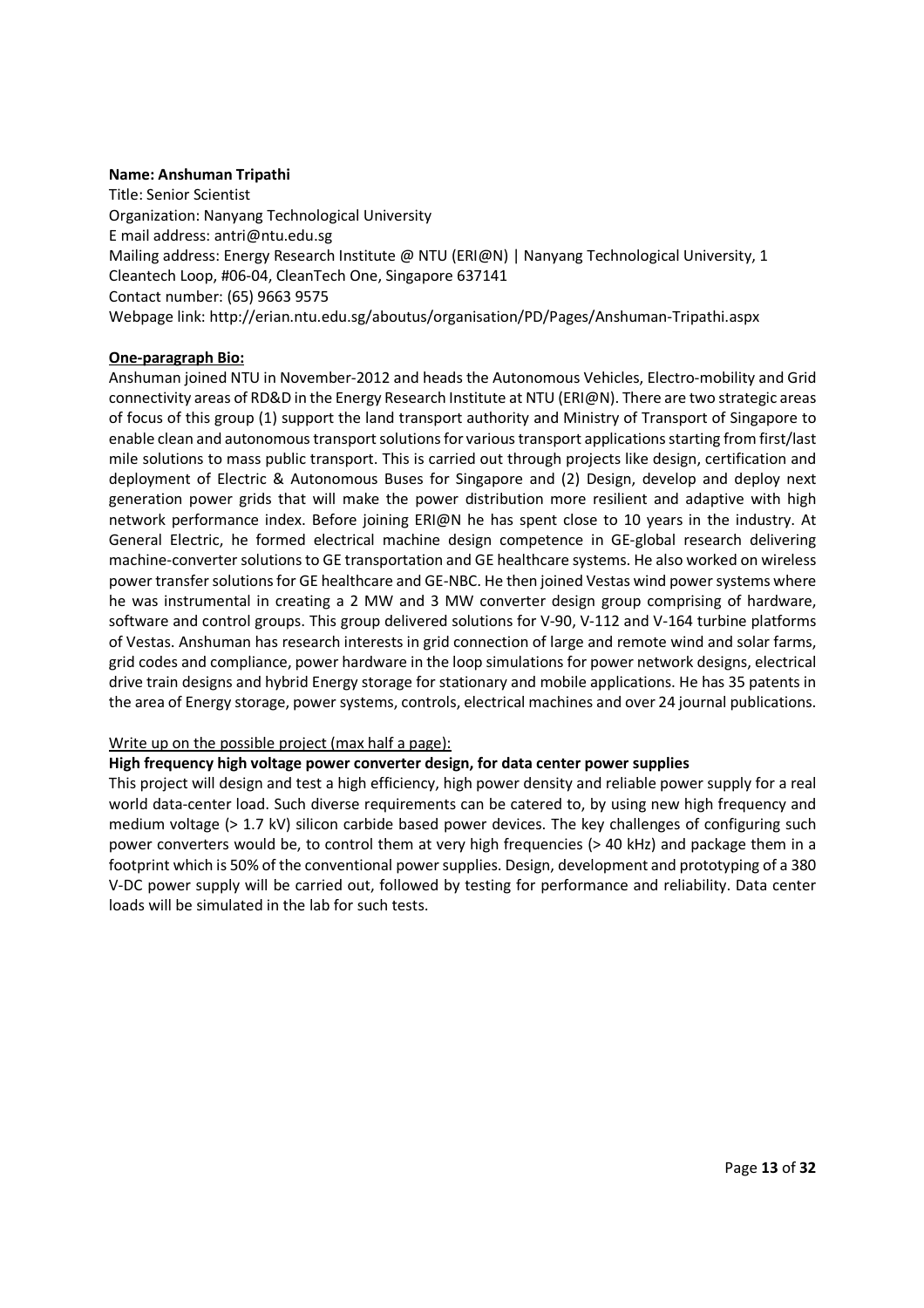## **Name: Anshuman Tripathi**

Title: Senior Scientist Organization: Nanyang Technological University E mail address: antri@ntu.edu.sg Mailing address: Energy Research Institute @ NTU (ERI@N) | Nanyang Technological University, 1 Cleantech Loop, #06-04, CleanTech One, Singapore 637141 Contact number: (65) 9663 9575 Webpage link: http://erian.ntu.edu.sg/aboutus/organisation/PD/Pages/Anshuman-Tripathi.aspx

## **One-paragraph Bio:**

Anshuman joined NTU in November-2012 and heads the Autonomous Vehicles, Electro-mobility and Grid connectivity areas of RD&D in the Energy Research Institute at NTU (ERI@N). There are two strategic areas of focus of this group (1) support the land transport authority and Ministry of Transport of Singapore to enable clean and autonomous transport solutions for various transport applications starting from first/last mile solutions to mass public transport. This is carried out through projects like design, certification and deployment of Electric & Autonomous Buses for Singapore and (2) Design, develop and deploy next generation power grids that will make the power distribution more resilient and adaptive with high network performance index. Before joining ERI@N he has spent close to 10 years in the industry. At General Electric, he formed electrical machine design competence in GE-global research delivering machine-converter solutions to GE transportation and GE healthcare systems. He also worked on wireless power transfer solutions for GE healthcare and GE-NBC. He then joined Vestas wind power systems where he was instrumental in creating a 2 MW and 3 MW converter design group comprising of hardware, software and control groups. This group delivered solutions for V-90, V-112 and V-164 turbine platforms of Vestas. Anshuman has research interests in grid connection of large and remote wind and solar farms, grid codes and compliance, power hardware in the loop simulations for power network designs, electrical drive train designs and hybrid Energy storage for stationary and mobile applications. He has 35 patents in the area of Energy storage, power systems, controls, electrical machines and over 24 journal publications.

## Write up on the possible project (max half a page): **Dynamic routing and sensor fusion for Autonomous Vehicle applications**

Autonomous vehicles today face two serious challenges, (1) dependence on either the LIDARS or the GPS for routing and (2) inability to dynamically adjust the routes. As a result, these vehicles are unable to maneuver through routes which has segments of high density vegetation and high density buildings. This project will design mechanisms to switch controls from one sensor system to another to cater to the changes in routes. Dynamic route reprogramming will also be developed and tested on indigenously designed AV platforms.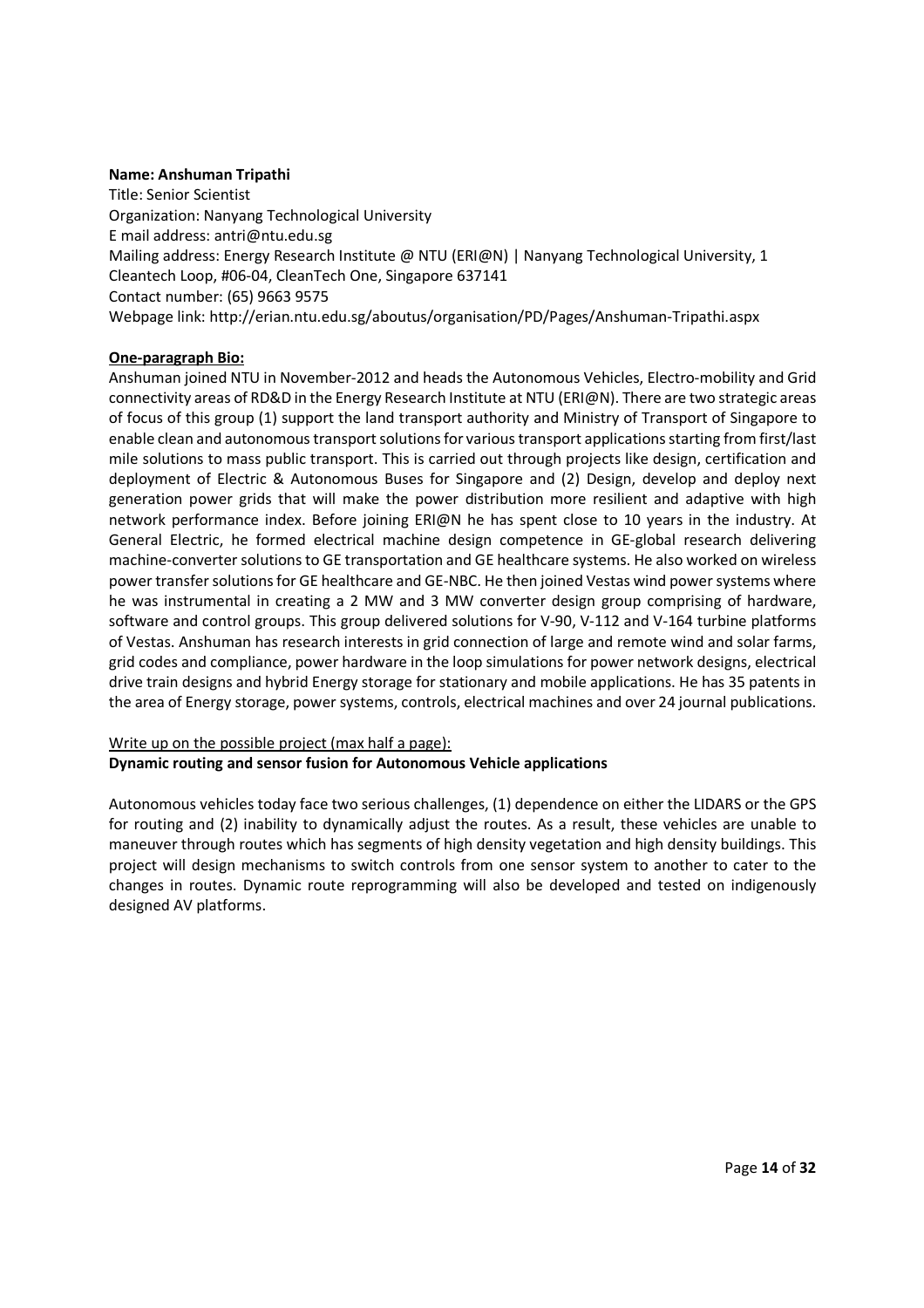## **Name: Anshuman Tripathi**

Title: Senior Scientist Organization: Nanyang Technological University E mail address: antri@ntu.edu.sg Mailing address: Energy Research Institute @ NTU (ERI@N) | Nanyang Technological University, 1 Cleantech Loop, #06-04, CleanTech One, Singapore 637141 Contact number: (65) 9663 9575 Webpage link: http://erian.ntu.edu.sg/aboutus/organisation/PD/Pages/Anshuman-Tripathi.aspx

## **One-paragraph Bio:**

Anshuman joined NTU in November-2012 and heads the Autonomous Vehicles, Electro-mobility and Grid connectivity areas of RD&D in the Energy Research Institute at NTU (ERI@N). There are two strategic areas of focus of this group (1) support the land transport authority and Ministry of Transport of Singapore to enable clean and autonomous transport solutions for various transport applications starting from first/last mile solutions to mass public transport. This is carried out through projects like design, certification and deployment of Electric & Autonomous Buses for Singapore and (2) Design, develop and deploy next generation power grids that will make the power distribution more resilient and adaptive with high network performance index. Before joining ERI@N he has spent close to 10 years in the industry. At General Electric, he formed electrical machine design competence in GE-global research delivering machine-converter solutions to GE transportation and GE healthcare systems. He also worked on wireless power transfer solutions for GE healthcare and GE-NBC. He then joined Vestas wind power systems where he was instrumental in creating a 2 MW and 3 MW converter design group comprising of hardware, software and control groups. This group delivered solutions for V-90, V-112 and V-164 turbine platforms of Vestas. Anshuman has research interests in grid connection of large and remote wind and solar farms, grid codes and compliance, power hardware in the loop simulations for power network designs, electrical drive train designs and hybrid Energy storage for stationary and mobile applications. He has 35 patents in the area of Energy storage, power systems, controls, electrical machines and over 24 journal publications.

#### Write up on the possible project (max half a page):

## **Design of smart, efficient, clean & sustainable mobility solutions for a district and seamless integration of such transport solutions with urban living**

Smart public transport is a key enabler for smart cities. For an urban setting like Singapore, smart mobility solutions must exist as an integrated segment of the society. The study conducted through this project aims to achieve this goal and will consist of two parts; the first part will develop a model that will be capable of simulating the transport requirements of a smart low carbon district with the key cost functions being zero emission, all-modal transport integrated with the requirements of the city planning and seamless connectivity. This model will not have any limitations with regard to the type of transport used and will focus entirely on efficiency in terms of connectivity of each distributed transport modalities with the mass public transport means like MRT and express way buses. The second part of the project would then optimize the transport network with regard to the minimum vehicles required for achieving the required connectivity. It will also look at optimizing the support structure (like charging, power management, cyber safe communication etc.). Such models will have the capability to grow beyond districts and can assess and improve the existing mechanisms of urban transport. They will also form a tool to seamlessly integrate transport with daily societal activities of the consumers.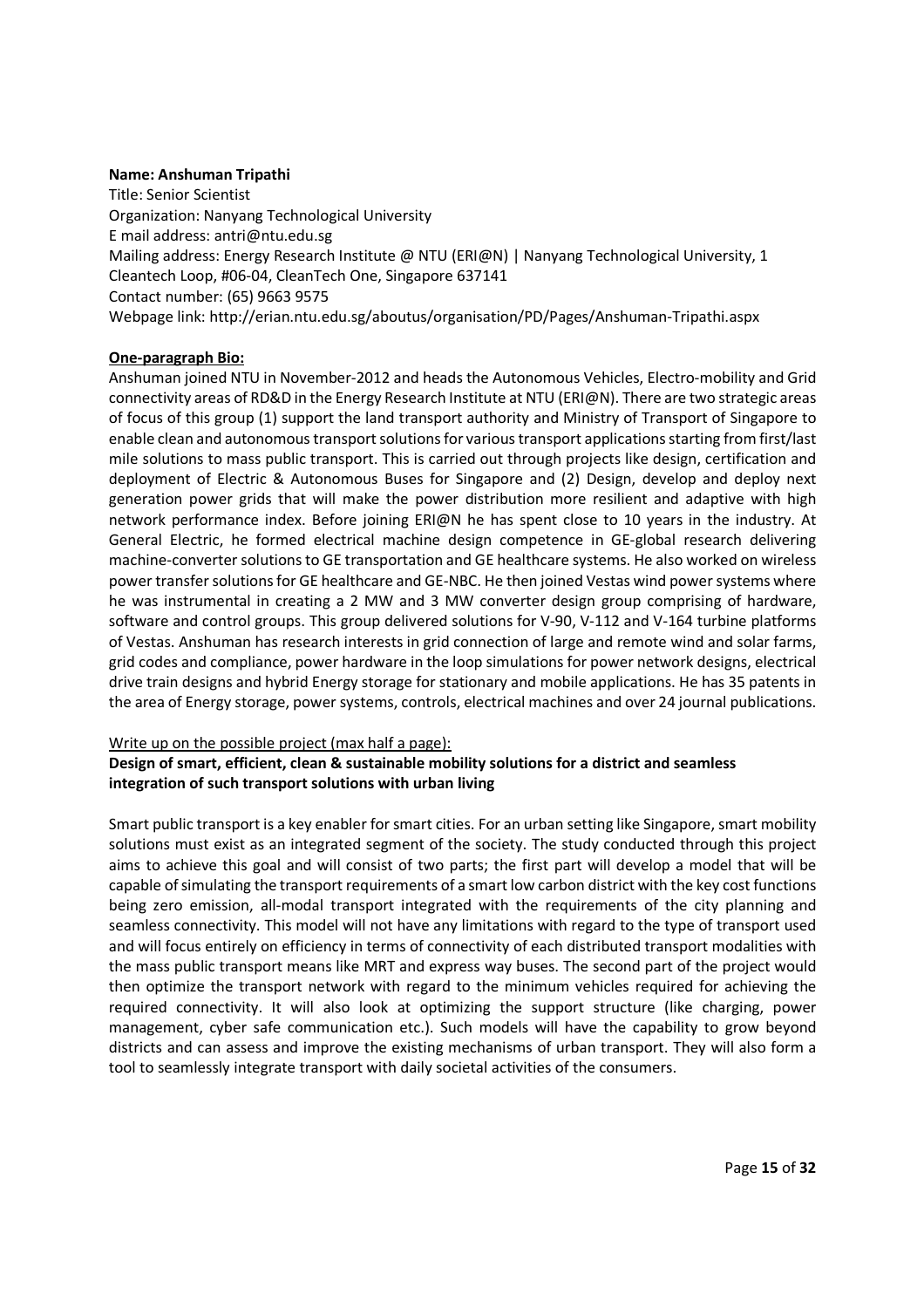## **Name: Kong Wai Kin Adams**

Title: Associate Professor Organization: Nanyang Technological University E mail address: adamskong@ntu.edu.sg Mailing address: School of Computer Science and Engineering, Nanyang Technological University, 50 Nanyang Avenue, Singapore, 639798 Contact number: (65) 6513-8041 Webpage link: http://www.ntu.edu.sg/home/adamskong/Index.html

## **One-paragraph Bio:**

Dr. Adams Wai Kin Kong received the Ph.D. degree from the University of Waterloo, Canada. Currently, he is an associate professor at the Nanyang Technological University, Singapore. His papers have been published in leading journals and conferences in his research areas, including TPAMI, TIP, TIFS, TSMC, TCSVT, CVPR, IJCAI, ICB, and Pattern Recognition. One of his papers was selected as a spotlight paper by TPAMI and another was selected as Honorable Mention by Pattern Recognition. With his students, he received best student paper awards in The IEEE Fifth International Conference on Biometrics: Theory, Applications and Systems, 2012 and IEEE International Conference on Bioinformatics and Bioengineering, 2013. He has developed seven patents; four of his patents have been approved, and the others have been filed. His research interests include pattern recognition, image processing, machine learning and data analytics.

#### Write up on the possible project (max half a page):

## **Development of Computational Models for Estimating Long-Term and Short-Term Energy Demand**

Estimating long-term and short-term energy demand is important for energy allocation and urban planning. A simple approach which considers only historical energy consumption data to predict future demand is a time-series prediction problem with an input of single time series. However, energy consumption can be related to many factors such as population, technology development, global warming and economic development. In addition, development of some countries, e.g., China and U.S., may affect energy consumption of other countries. What are the factors affecting the energy consumption and how do we use these factors to accurately determine long-term and short-term energy demand? In addition, what data is publicly available related to energy demand? How can we use data from one country to improve the prediction accuracy for another country?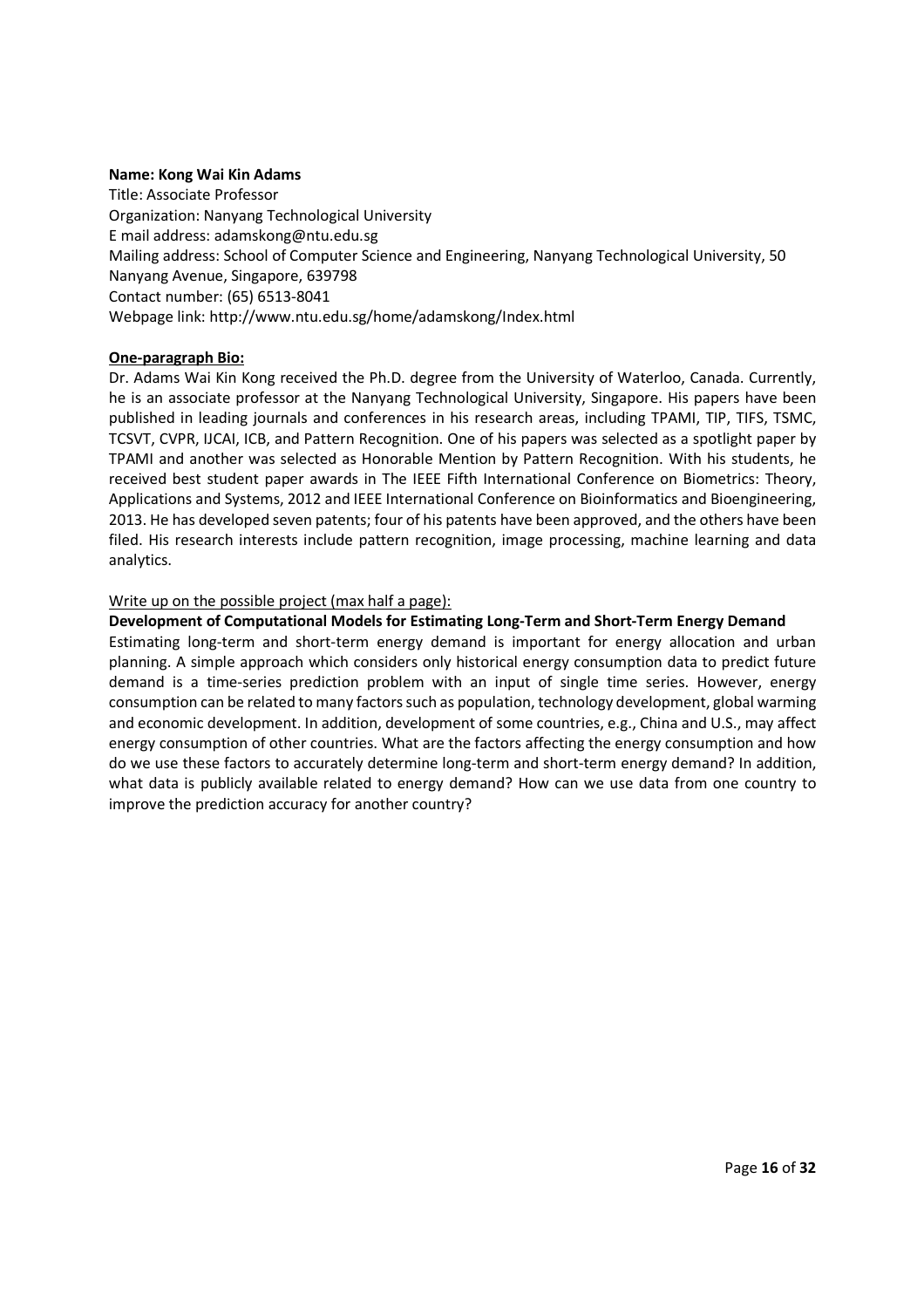#### **Name: Arvind Easwaran**

**Title:** Assistant Professor **Organization:** Nanyang Technological University **Mailing address:** School of Computer Science and Engineering, Nanyang Technological University, 50 Nanyang Avenue, Block N4, # 02a-27a, Singapore 639798 **E mail address:** arvinde@ntu.edu.sg **Contact number:** (65) 6790 4596 **Webpage link:** http://www.ntu.edu.sg/home/arvinde

#### **One-paragraph Bio:**

Arvind Easwaran is an Assistant Professor in the School of Computer Science and Engineering at Nanyang Technological University (NTU), Singapore. He received a PhD degree from the University of Pennsylvania, USA, in 2008. Prior to joining NTU in 2013, he has been a Scientist at the Polytechnic Institute of Porto, Portugal and at Honeywell Aerospace, USA. He is currently leading several research projects related to Cyber-Physical Systems (CPS) and Internet-of-Things (IoT) including, decentralized approach to electricity metering and load management for smart grids in collaboration with Technical University of Munich, real-time scheduling theory for mixed-criticality automotive systems, resilient cyber-infrastructure and cyber-twin modelling for smart manufacturing in collaboration with Delta Electronics Inc., and embedded platform design for autonomous driving in collaboration with Energy Research Institute @ NTU. He has published over 40 peer-reviewed articles in leading conferences and journals. His research interests are in the design and analysis of algorithms and optimization technologies for cyber-physical and real-time systems.

#### Write up on the possible project (max half a page):

**Decentralized Optimization Algorithms for Load Management in Smart Grids**  Internet-of-Things (IoT) technology has resulted in the large-scale adoption of *smart devices*, equipped with computation and communication capabilities, across application domains related to smart grids. For example, such devices could monitor and control electricity consumption of appliances in a household/building using demand-response management. They could also be used in Electric Vehicle (EV) charging stations to monitor and regulate the impact of EV demand using Vehicle-to-Grid (V2G) technology and integration with renewables. Developing such capabilities essentially requires the solving of multi-objective optimization problems. To enable a scalable deployment of these capabilities on the smart devices, it is then important to develop distributed consensus algorithms for solving such optimization problems. Further, it is also highly desirable that these algorithms are efficient in terms of computation and communication so that they are compatible with the low-power and resourceconstrained smart devices. In this project, we will focus on the design, analysis and evaluation of such decentralized optimization algorithms for smart grid applications. Key challenge to address is the design of techniques to decompose the global optimization problem into a set of equivalent local problems.

Leveraging on the smart meter technology being developed at the Energy Research Institute  $\omega$  NTU, we will also develop a prototype demand-response management system based on the proposed algorithms. This project will thus develop a core technology for load management in smart grids, with applicability to a variety of domains. As a consequence, it will be a key enabler for realizing the stringent energy goals of future smart cities.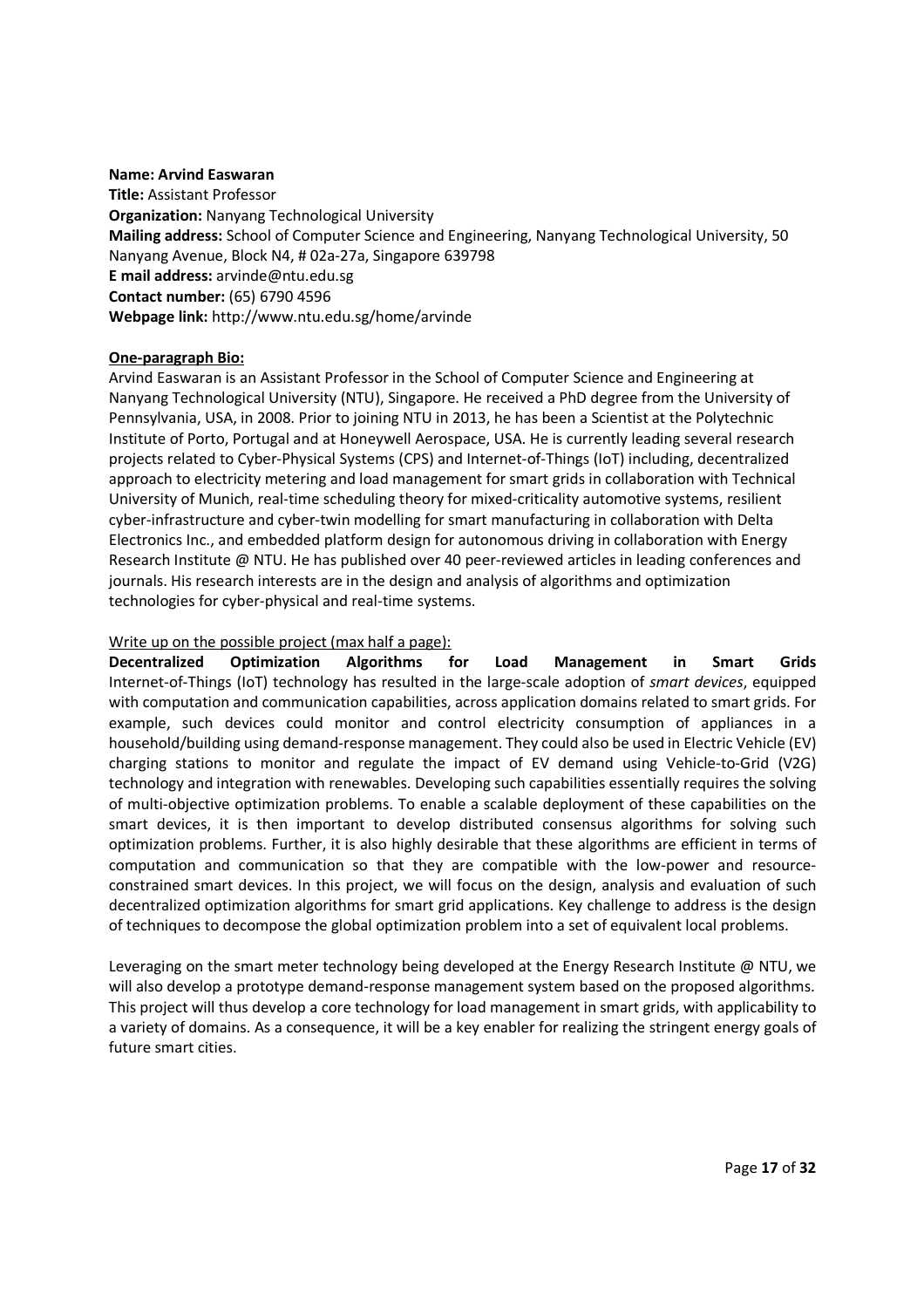#### **Name: Justin Dauwels**

Title: Associate Professor Organization: Nanyang Technological University E mail address: JDAUWELS@ntu.edu.sg Mailing address: Building S2.2 B2-15, School of Electrical and Electronic Engineering, 50 Nanyang Avenue,Nanyang Technological University, Singapore 639798 Contact number: (65) 6790 5410 Webpage link: https://www.dauwelslab.com/

## **One-paragraph Bio:**

Dr. Justin Dauwels is an Associate Professor with School of Electrical and Electronic Engineering at the Nanyang Technological University (NTU) in Singapore. He serves as Deputy Director of the ST Engineering – NTU corporate lab, which comprises 100+ PhD students, research staff and engineers, developing novel autonomous systems for airport operations and transportation. He is also involved as project PI in the Centre of Excellence for Testing and Research of Autonomous Vehicles - NTU (CETRAN), which will lead the development of testing requirements for such vehicles, and was launched by the Land Transport Authority (LTA) and JTC, in partnership with NTU. Moreover, he serves as project PI in the BMW-NTU lab on Future Mobility, and the NXP-NTU lab on vehicle-to-vehicle communications.

His research interests are in data analytics with applications to intelligent transportation systems, autonomous systems, and analysis of human behavior & physiology. He obtained the PhD degree in electrical engineering at the Swiss Polytechnical Institute of Technology (ETH) in Zurich in December 2005. He was a postdoctoral fellow at the RIKEN Brain Science Institute (2006-2007) and a research scientist at the Massachusetts Institute of Technology (2008-2010). He has been a JSPS postdoctoral fellow (2007), a BAEF fellow (2008), a Henri-Benedictus Fellow of the King Baudouin Foundation (2008), and a JSPS invited fellow (2010, 2011). His research on intelligent transportation systems has been featured by the BBC, Straits Times, Lianhe Zaobao, Channel 5, and numerous technology websites. His research team has won several best paper awards at international conferences. Besides his academic efforts, the team of Dr. Justin Dauwels also collaborates intensely with local start-ups, SMEs, and agencies, in addition to MNCs, in the field of data-driven transportation and logistics.

#### Write up on the possible project (max half a page):

#### **Research on the Safety and Use Cases of Autonomous Vehicles**

The introduction of Autonomous Vehicles to the general transportation infrastructure is predicted to bring about major disruption to the conventional transport paradigm. Mass-market penetration of this technology has the potential to bring about a wide range of improvements with regards to safety, travelling time and fuel efficiency/emissions. Furthermore, operating AVs in large fleets, such as a taxi service, is claimed to reduce the number of cars needed in urban areas by approximately 80%. However, most of the predictions that are being made, regarding the changes brought about by AVs are speculative in nature. A lot of it is based simply on factoring out the shortcomings of human driving, in addition to assuming that the AV technology performs completely error-free. Also what is missing is a case-by-cases analysis of the benefits offered by AVs at various levels of market penetration and the appropriate Autonomous to Human-driven, vehicle ratio. The proposed research project therefore aims to establish formal techniques and indices for evaluation of AV performance in urban areas, for different penetration rates and demand profiles, using a high-fidelity simulation model of an autonomous vehicle developed by the CETRAN project. The AV's performance analysis will be based on specific tasks that it may be required to perform and will be supplemented with a calibrated microscopic traffic model to evaluate its impacts on surrounding traffic and vice-versa. This approach allows a more in-depth visualization of the impacts of AV as it also takes the specific capabilities of the Autonomous Vehicle technology into consideration.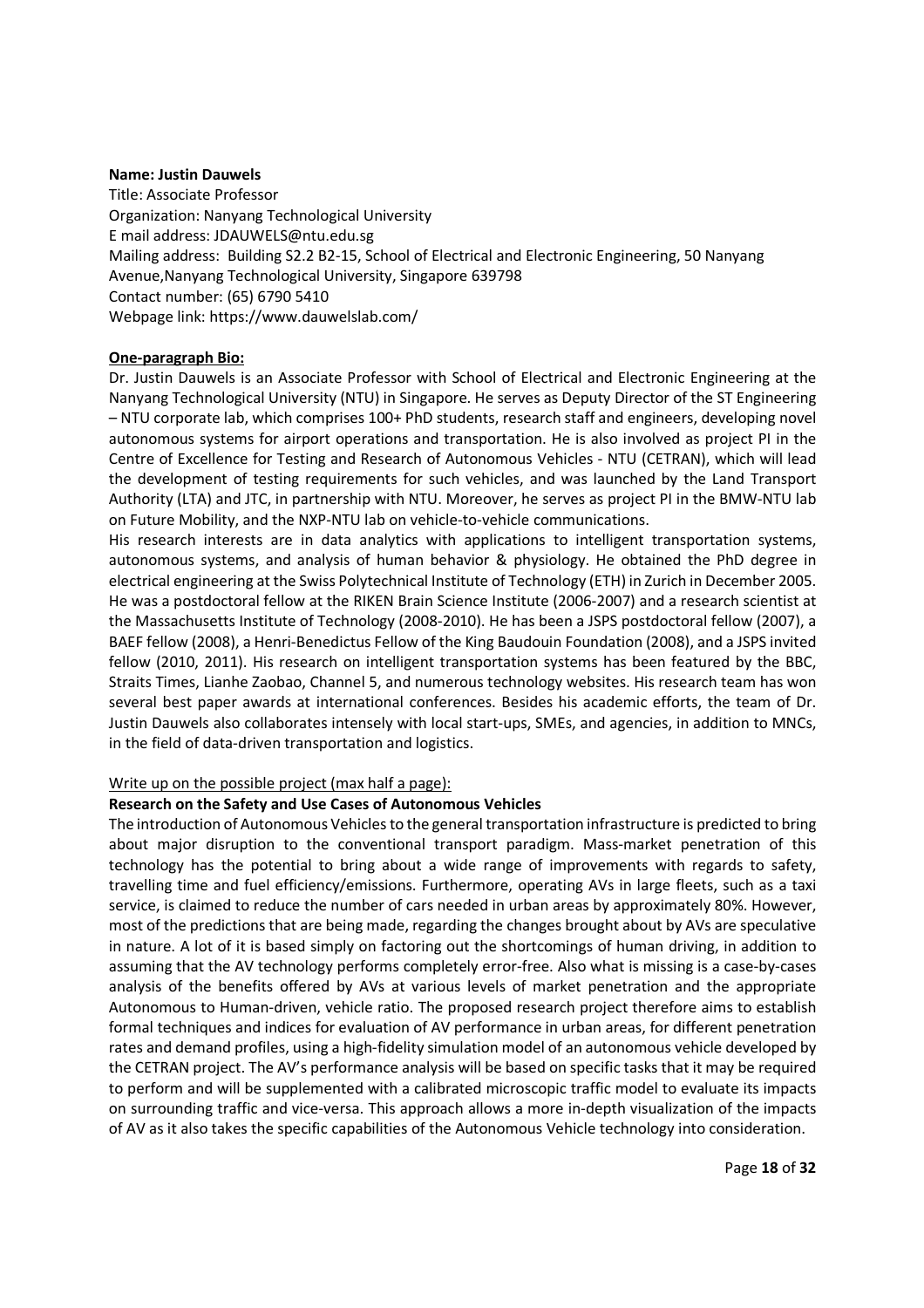#### **Name: Cesare Soci**

Title: Associate Professor Organization: Nanyang Technological University E mail address: csoci@ntu.edu.sg Mailing address: School of Physical & Mathematical Sciences, Nanyang Technological University, 50 Nanyang Avenue, Singapore, 639798 Contact number: (65) 6514 1045 Webpage link: http://www1.spms.ntu.edu.sg/~oson/people/cesare.html

## **One-paragraph Bio:**

Dr. Soci received Laurea and Ph.D. degrees in Physics from the University of Pavia, in 2000 and 2005. He was a postdoctoral researcher from 2005 to 2006 at the Center for Polymers and Organic Solids of the University of California, Santa Barbara, and from 2006 to 2009 at the Electrical and Computer Engineering Department of the University of California, San Diego. He joined the Nanyang Technological University (NTU) in 2009, where he holds a joint appointment between the Schools of Physical and Mathematical Sciences (SPMS) and Electrical and Electronic Engineering (EEE).

## Write up on the possible project (max half a page):

## **Perovskite-Silicon Tandem Solar Cells**

The photovoltaic (PV) market is largely dominated by Silicon Solar cells (SCs), delivering high efficiency and long-term stability. However, the Si SCs are approaching their practical efficiency limits and new approaches are required to reach a significant improvement of the SC power conversion efficiency (PCE). Tandem Solar cells SCs are the most promising and viable option for drastically improving PCE of existing PV technologies keeping the Levelezed Cost of Electricity low. Unconstrained by the single-junction limit, tandem cells suggest a real possibility of true third-generation thin-film photovoltaics. Indeed, combining a Si SC with a low-cost wide-bandgap absorber material, as perovskite, it is possible to form a tandem SC that efficiently absorb light in complementary regions of the solar spectrum (Figure 1).By better utilising the energy of a wider range of the sunlight spectrum the PCE can be pushed well beyond 30%. 1 The recent extraordinary rise of perovskite solar cells to record efficiencies of over 22% 2 is the result of a unique combination of properties of these materials, as high optical absorption coefficient, 3 extra-long diffusion lengths, 4 low levels of parasitic absorption and low-cost solution-based synthesis. Beyond their intrinsic optical and electrical proprieties, another great advantage of the perovskites materials is that, their bandgap can be easily tuned by varying the chemical composition of the cation (A) and the halide (X). Therefore, it is possible to obtain a variety of perovskite absorbers whose energy gap can spectrally match properly the silicon bottom cell and so enhance the performance in tandem configurations.

Currently, in ERI@N we are developing high performing perovskite/silicon tandem cells in both 4 terminals and 2-terminals configurations. In collaboration with Si SCs specialists groups, we are optimizing the structure and optical properties of both top and bottom cells separately to match the tandem requirements, and jointly work on their integration. Different deposition methods are under testing combining both spin coating and thermal evaporation methodology to enhance the efficiency of the SCs.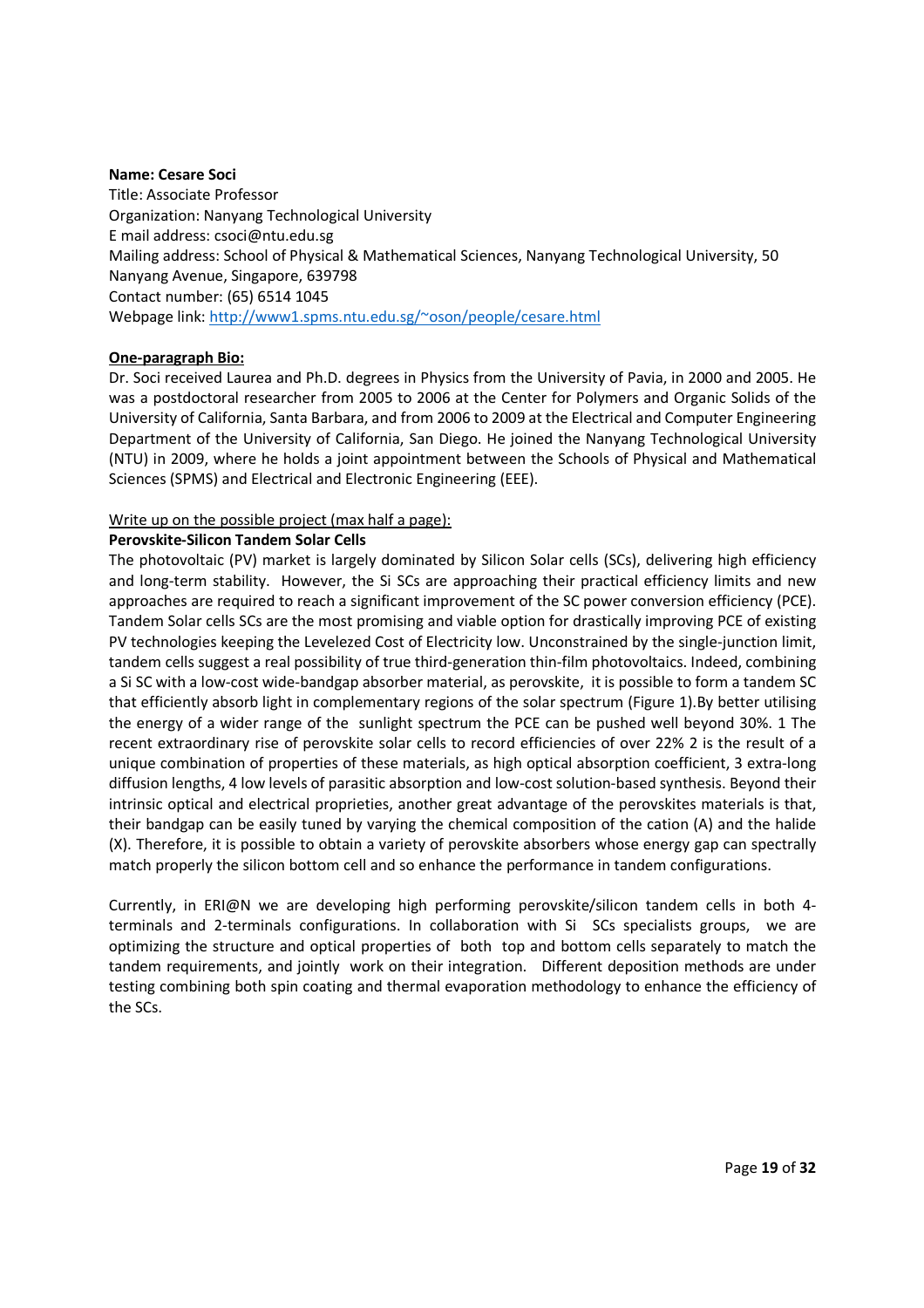#### **Name: Nripan Mathews**

Title: Assistant Professor Organization: Nanyang Technological University E mail address: nripan@ntu.edu.sg Mailing address: School of Materials Science and Engineering, Nanyang Technological University, 50 Nanyang Avenue, Singapore, 639798 Contact number: (65) 6513-4595 Webpage link: http://www.ntu.edu.sg/home/nripan/

## **One-paragraph Bio:**

Dr. Nripan Mathews is an Assistant Professor at the School of Materials Science and Engineering and the Energy Research Institute@ NTU (ERIAN). He obtained his first degree in Materials Engineering (First Class Honors) from NTU (2003) and his MSc under the Singapore-MIT alliance on advanced materials for micro and nano systems (2004). He pursued his PhD at a joint Commissariat a l'energie atomique (CEA) - Centre national de la recherche scientifique (CNRS)- Universite de Pierre et Marie Curie (Paris VI University) laboratory in the area of molecular crystals, studying the signatures of optical excitations within them (2008). He was also a visiting scientist at Prof. Michael Graetzel's laboratory at Ecole Polytechnique Federale de Lausanne (EPFL), working on a pan-european project on photoelectrochemical hydrogen production.

## Write up on the possible project (max half a page):

## **Perovskite Solar Cells for Building Integrated Photovoltaics (BIPV)**

Within a tropical mega-city such as Singapore there is an increasing demand for renewable energy with little roof space for land or roof-based solar installations. One way to solve this problem is to integrate low-cost solar cells into the facades of buildings and convert the buildings themselves into power-plants. Printed carbon-based perovskite solar cells have been demonstrated to be the most scalable and environmentally stable varieties of perovskite solar cells. In order for perovskite solar cells to become commercially viable, it is necessary to devise a method to produce a high volume of large area solar cells with high efficiencies to achieve a cost-competitive product. To achieve this, we have demonstrated production of perovskite solar cells using a very scalable screen printing process and slot-diecoating infiltration method on glass substrates. Perovskite modules as large as 900 cm<sup>2</sup> and efficiencies of 11% for 100 cm<sup>2</sup> sizes with excellent long term stability under ambient conditions have been accomplished. One of the main challenges that our team faces is to apply our previously developed know-how of print 100 cm<sup>2</sup> and 900 cm<sup>2</sup> sized solar cells to much larger window-sized 2 m<sup>2</sup> and 6 m<sup>2</sup> modules for BIPV applications. With these challenges, we are also investigating how to increase the solar cell power conversion efficiency (PCE) and improve the stability of the solar cells through device architecture design, alternative printing and slot-diecoating techniques, and selection of appropriate perovskite formulations. We are also involved with selecting appropriate encapsulation technologies and development of commercial-ready prototypes to demonstrate this unique and potentially disruptive solar technology that adds value to building facades.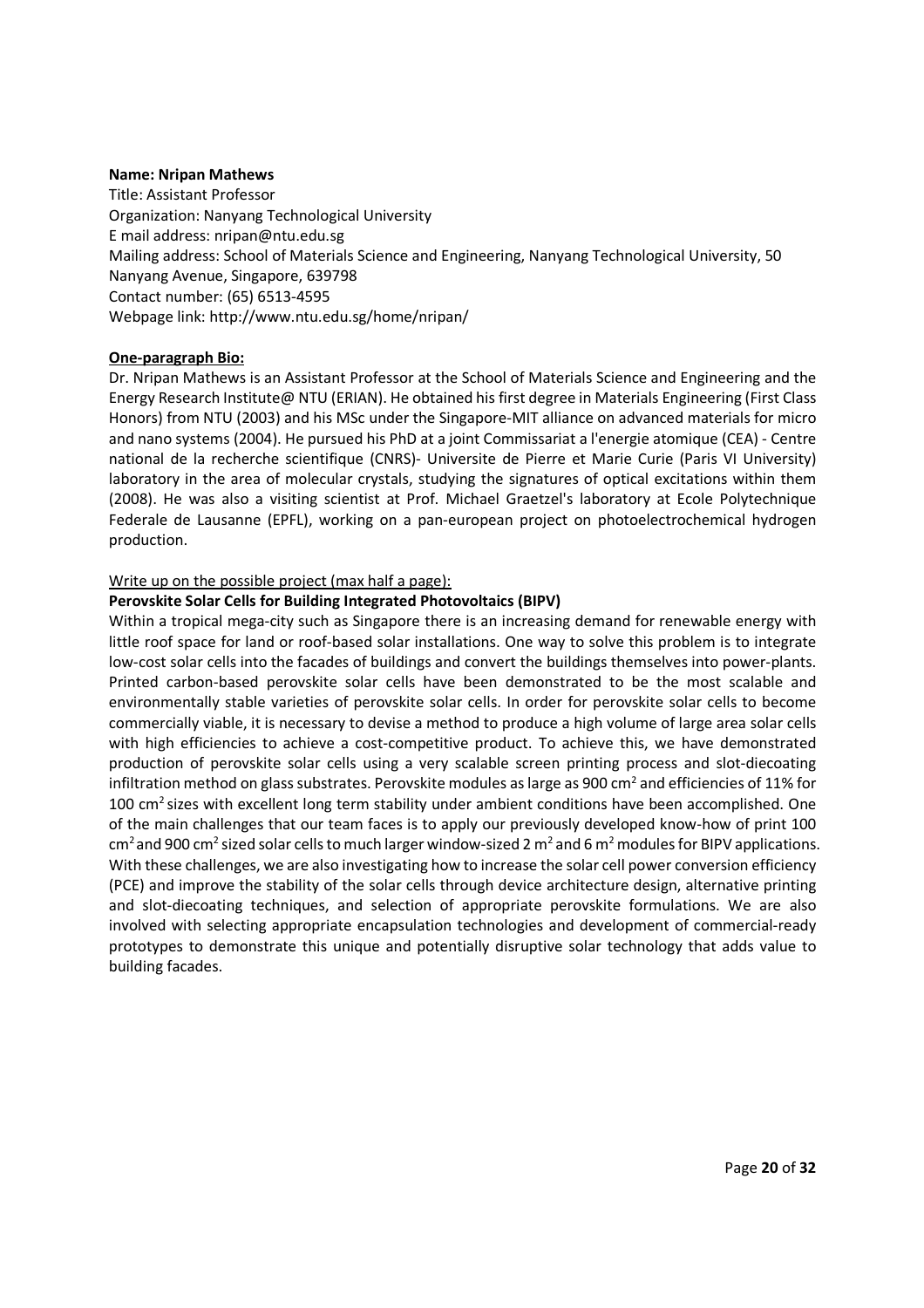#### **Name: Subodh Mhaisalkar**

Title: Professor Organization: Nanyang Technological University E mail address: subodh@ntu.edu.sg Mailing address: School of Materials Science and Engineering, Nanyang Technological University, 50 Nanyang Avenue, Singapore, 639798 Contact number: (65) 6513-1096 Webpage link: http://www.mse.ntu.edu.sg/AboutUs/Organisation/Staff/Pages/subodh.aspx

## **One-paragraph Bio:**

Subodh is a Professor in the School of Materials Science & Engineering at the Nanyang Technological University, Singapore. At NTU, he also holds the posts of Director, Advanced Materials Research Centre, Co-Director, Energy Research Institute @ NTU. Prior to joining NTU in 2001, Subodh has over 10 years of research and engineering experience in the Microelectronics industry where he held senior managerial positions in STATS Singapore, National Semiconductor, and SIMTech. Prof Subodh received his Bachelors' degree from IIT-Bombay and his MS/Ph.D. degrees from The Ohio State University.

## Write up on the possible project (max half a page):

## **Metal Halide Perovskite Light Emitting Diodes**

Organic inorganic halide perovskites - ABX<sub>3</sub> (A = CH<sub>3</sub>NH<sub>3</sub><sup>+</sup>, HC(NH<sub>2</sub>)<sub>2</sub><sup>+</sup> or Cs<sup>+</sup>; X = Cl , Br , or l ) - have rapidly emerged as an extraordinary class of optoelectronic materials. Owing to their balanced electron-hole mobility, large carrier diffusion lengths, direct bandgap, and facile phase formation, record power conversion efficiencies >22% were achieved. In addition, the naturally abundant and inexpensive precursors used to form these materials allow for low-cost solution-processing and subsequent scale-up. More recently, bright and efficient light-emitting diodes (LEDs), lasers, and photodetectors were also demonstrated, in particular due to their near-unity photoluminescence quantum yields, narrow emission width, and color tunability across the spectral range by virtue of halide exchange or substitution. Although perovskite light-emitting devices have yet to become industrially relevant, in merely three years external quantum efficiencies (EQE) of  $\sim$ 12%, current efficiencies >40 cd A<sup>-1</sup>, and maximum luminance in excess of 100k cd m<sup>-2</sup> were achieved; accomplished by organic LEDs in two decades.

Researchers at NTU were the first to demonstrate light emission from halide perovskite materials, and have been at the forefront of new developments since. Our large research team focuses on the synthesis of novel light-emitting halide perovskite materials (ranging from nanocrystals to thin films), novel charge transport materials, and device processing with architectural innovations to move from lab curiosity to large scale fabrication (lab-to-fab). Efforts to further improve the inherent moisture instability include the use of multi-cation materials, core-shell formation, surface passivation, and improved LED packaging. In addition, a multitude of compositional and structural variants that enable the formation of lower dimensional layered are examined.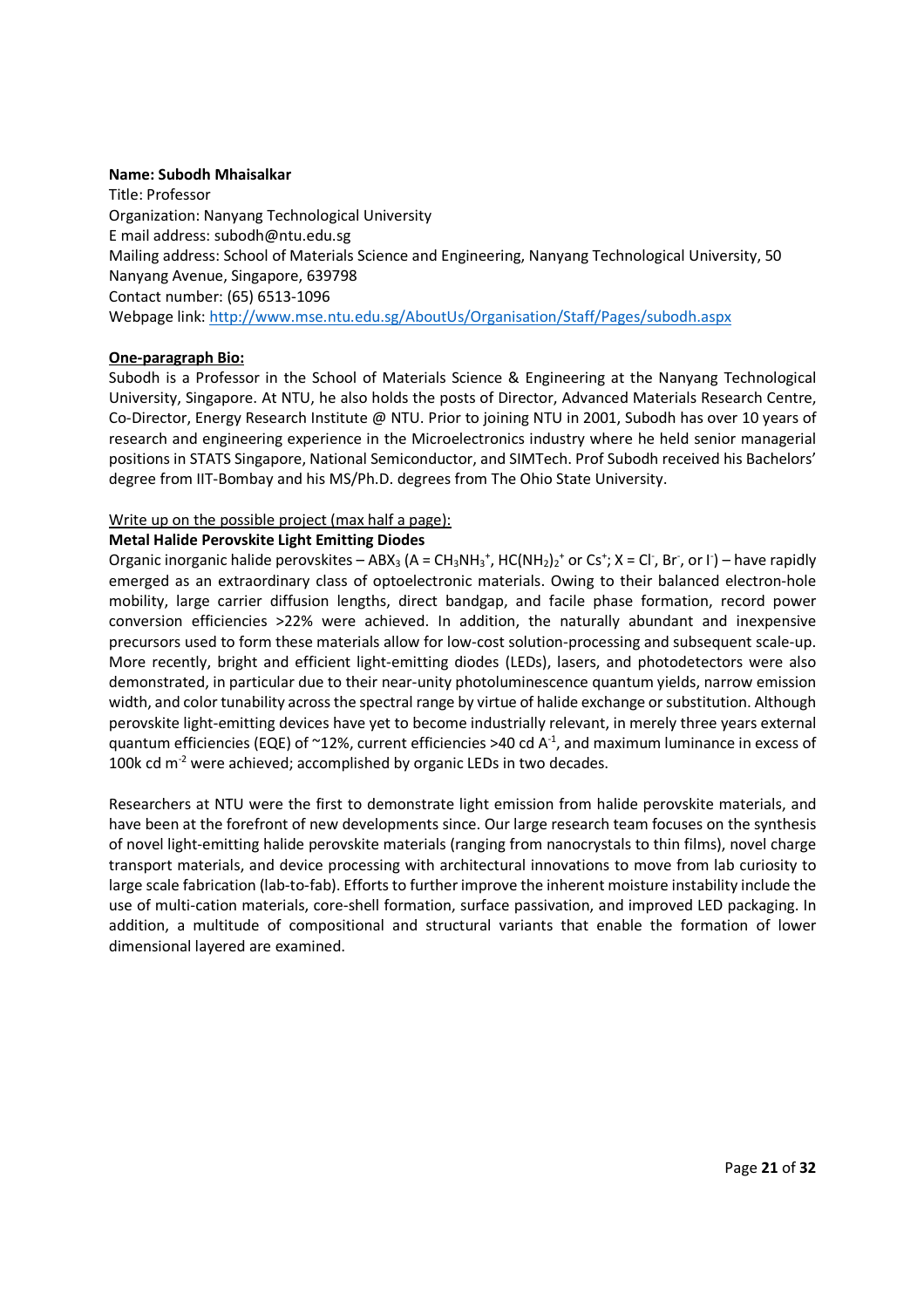#### **Name: Josep Pou**

Title: Associate Professor Organization: Nanyang Technological University E mail address: j.pou@ntu.edu.sg Mailing address: Building S2-B2a-06, School of Electrical and Electronic Engineering, 50 Nanyang Avenue, Nanyang Technological University, Singapore 639798 Contact number: +65 6790 4503 Webpage link: http://research.ntu.edu.sg/expertise/academicprofile/Pages/StaffProfile.aspx?ST\_EMAILID=j.pou

## **One-paragraph Bio:**

Josep Pou received the B.S., M.S., and Ph.D. degrees in electrical engineering from the Technical University of Catalonia (UPC). He graduated first in the Bachelor graduating class, received the Master Degree with honours, and was awarded the outstanding Ph.D. Thesis Award at UPC. In 1990, he joined the faculty of UPC and from February 2013 to August 2016, he was a Full Professor with the University of New South Wales (UNSW), Sydney, Australia. In UNSW, he was technical research stream leader for the Solar Flagships Program Research Agenda, the result of AU\$19-million investment from the Commonwealth Government of Australia. He is currently an Associate Professor with the Nanyang Technological University, Singapore, where he is Program Director of Renewables' Integration & Microgrids (Power Electronics) at the Energy Research Institute at NTU (ERI@N) and co-Director of the Electrical Power Systems Integration Lab at NTU (EPSIL@N), the electrical Rolls-Royce lab on NTU campus. He has authored over 230 published technical papers, is a co-inventor of 7 patents, and has been involved in several industrial projects and educational programs in the fields of power electronics and systems. He has received 6 scholarship and fellowship awards, including the prestigious Endeavour Research Fellowship Award, sponsored by the Australian Government. He is IEEE Fellow, and Associate Editor of the IEEE Transactions on Industrial Electronics and the IEEE Journal of Emerging and Selected Topics in Power Electronics.

## Write up on the possible project (max half a page):

## **Modular Energy Storage Systems**

Battery energy storage systems for grid level applications are currently based on connecting arrays of many batteries in series to reach a certain voltage level. Several arrays can also be connected in parallel to meet power and energy requirements. However, such a solution has many drawbacks which includes that when one battery unit fails the whole array needs to be disconnected. Also, since the current is the same within each array, the state of charge of the most charged/discharged battery units limits the use of the array. This project will focus on the integration of power electronic converters to battery units to create modules. Such modules will be suitable to be connected in series and parallel to reach the required voltage and current levels with perfect control of the state of charge of each battery unit. This will overcome the before mentioned problems, besides enabling the integration of different battery technologies in the same array, and even the use of second-life batteries. The proposed solution will also offer fault-tolerant features, since the battery modules that fail can be bypassed and the required voltage of the array can still be achieved by increasing the output voltage of the healthy modules. In this research project different power electronic solutions and control techniques will be studied, and the practical benefits of the proposed solution will be demonstrated.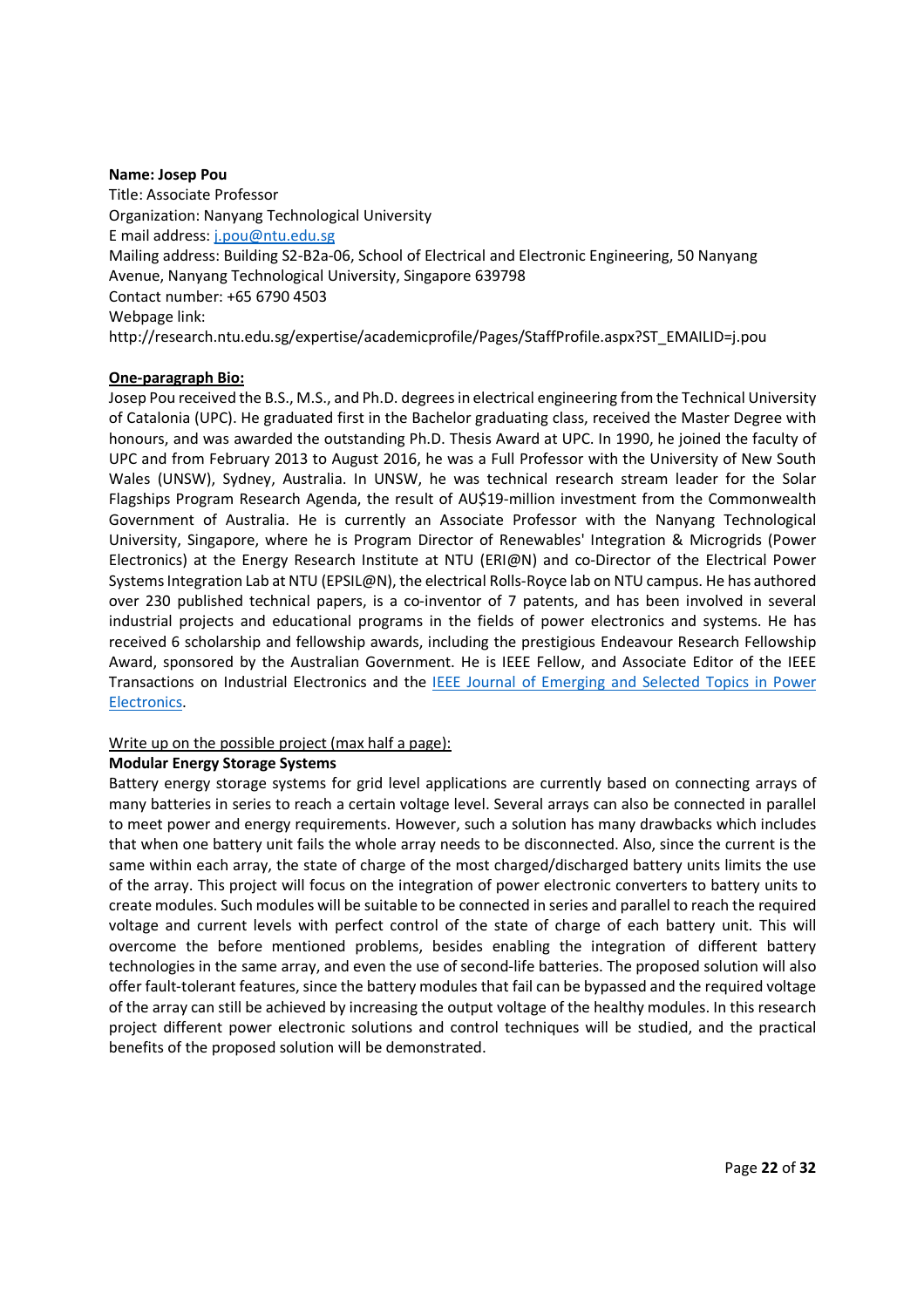#### **Name:** Cheuk-Wai So

Title: Associate Professor Organization: Division of Chemistry and Biological Chemistry, School of Physical and Mathematical Sciences, Nanyang Technological University E mail address: CWSo@ntu.edu.sg Mailing address: Room 06-17, Division of Chemistry and Biological Chemistry, School of Physical and Mathematical Sciences, 21 Nanyang Link, Nanyang Technological University, 637371 Singapore Contact number: +65 6513 2730 Webpage link**:** http://www3.ntu.edu.sg/home/cwso/

#### **One paragraph Bio:**

Cheuk-Wai So obtained his Ph.D. degree in 2003 under the guidance of Prof. W.-P. Leung at The Chinese University of Hong Kong. From 2005 to 2007, he was an Alexander von Humboldt research fellow at the University of Göttingen under the supervision of Prof. Herbert W. Roesky. Then, he was a JSPS research fellow at Nagoya University under the guidance of Prof. Shigehiro Yamaguchi. Since 2016, he has been an Associate Professor at Nanyang Technological University, Singapore. His research area focuses on the chemistry of very low oxidation state and coordination number *p*- and *d*-block complexes with emphasis on their unprecedented electronic structures and reactivities, which were thought to be inexistent and unstable at room temperature, leading to possible application in catalysis, materials chemistry, hydrogen storage, etc.. 61 articles in total regarding main-group and transition metal organometallic chemistry were reported in international renowned peer-reviewed journals.

#### Write up on the possible project

## **Designing Highly Phosphorescent Platinum Emitters for Single Dopant White Organic Light Emitting Diodes**

White Light is indispensable in electronic displays and lighting devices. Currently, the state-of-the-art white organic light emitting diode (WOLED) technology (for example, WOLED in Samsung mobile displays) requires the use of multiple iridium emissive materials to generate white light. This will generate color instability and color aging issues, affecting the performance and operational lifetime of WOLEDs. Moreover, the manufacturing process of WOLED becomes more complicated with the incorporation of multiple emissive layers or a single emissive layer with multiple dopants. In order to prevent the color aging and enhance the color stability, the device structures will become inevitably more complexed. In this context, it is essential to develop a *single emitter* for an efficient and stable WOLED, which will lower the fabrication and energy cost of WOLEDs significantly by decreasing the complexity of device fabrication. This project focuses on the design and synthesize square planar platinum(II) complexes supported by novel ligands for the application of single emitters in WOLED devices. The novel ligands will exhibit extraordinary strong σ-donating abilities, along with π-conjugated and sterically undemanding, in comparison with the state-of-the-art ligand systems. The resulting platinum(II) emitters, when doped into a host material to construct a WOLED, will produce high-energy <sup>3</sup>LC, <sup>3</sup>LLCT, or/and <sup>3</sup>MLCT monomeric emissions and low-energy <sup>3</sup>MMLCT or <sup>3</sup>[ $\sigma^*(\pi)$ – $\sigma(\pi^*)$ ] excimeric emissions simultaneously, giving rise to a white-light emission. Such spectroscopic properties result in high performance WOLEDs with the cost, size and electricity consumption being 60% lesser than the stat-of-the-art WOLEDs using iridium complexes with three emission colors because only one single emitter is needed. This project will advance the OLED technology in "Chemical", "Energy" and "Electronics" sectors of Singapore industry, which need further innovation in power-saving, manufacturing cost-reduction and high performance, leading to sustainable competitiveness.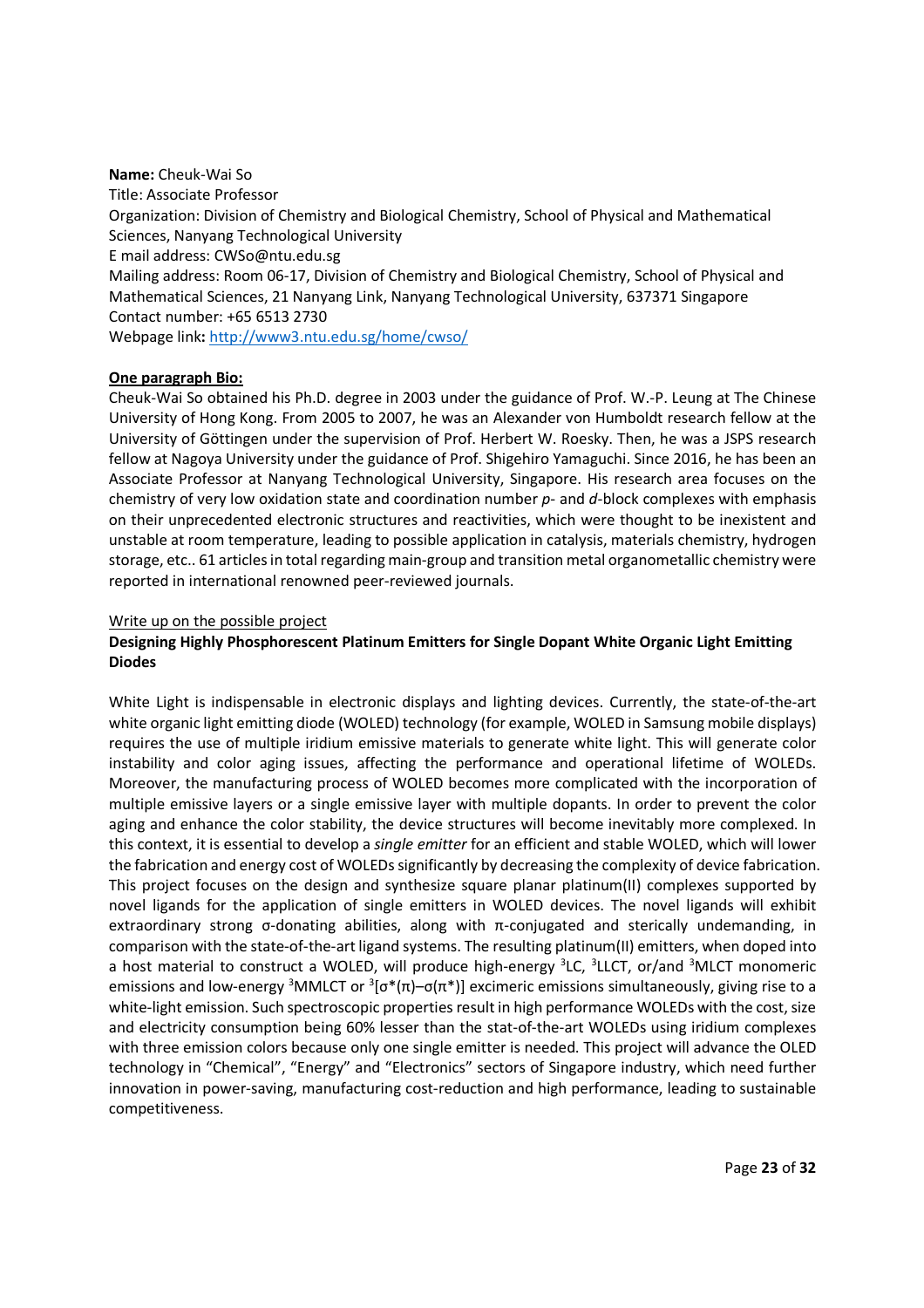**Name:** Cise Unluer Title: Dr Organization: NTU E mail address: ucise@ntu.edu.sg Mailing address: School of Civil & Environmental Engineering, 50 Nanyang Avenue, Block N1, Singapore 639798 Contact number: 9196 4970 Webpage link**:** http://www.cee.ntu.edu.sg/aboutus/FacultyDir/Pages/ccunluer.aspx

## **One paragraph Bio**

Dr Cise Unluer, is a lecturer at the NTU School of Civil & Environmental Engineering. She completed her Bachelor's degree (BEng) in Civil Engineering with a minor in Mathematics from Vanderbilt University in May 2006, with a Fulbright and an Engineering Academic Achievement Scholarship. She obtained her MSc degree in Concrete Structures and Business Management from Imperial College London in September 2007. Upon the completion of her MSc degree, Dr Unluer worked for a design consultancy in London, Ramboll UK Ltd, as a structural engineer for 1.5 years, during which she was involved in the design of several concrete and steel structures in the UK and overseas. Following her industry experience, she joined the Engineering Department at the University of Cambridge in April 2009 as a PhD student with a Cambridge European Trust Bursary to carry out her research work focusing on the enhancement of carbonation of MgO-cement porous blocks, a novel product that gains strength by sequestering CO<sub>2</sub>. Through her work, Dr Unluer recognized the innovative nature of MgO-cements and identified the very high potential of resulting formulations. Her work shed light to the significant impact of MgO cements through their abilities in lowering embodied energies, reducing wastes, and delivering massive sequestration in a wide range of applications. Because of her research accomplishments, Dr Unluer was awarded the 2010 Dow Sustainability Innovation Challenge Award, which recognizes and rewards researchers for their pioneering research on sustainable solutions to the world's most pressing social, economic, and environmental problems. After completing her PhD in July 2012, Dr Unluer joined the Concrete Sustainability Hub at MIT as a Postdoctoral Associate for a year, during which she worked on the alkali activation and nucleation seeding of supplementary cementitious materials. Her work at MIT concentrated on the use of waste materials with cement and examined the rate controlling step that led to a better understanding of how to use these materials to produce more sustainable mixes. Dr Unluer is currently supervising a research team including a Research Fellow and 4 PhD students. She has an extensive knowledge and several publications on concrete materials, especially on the development and use of novel cements; supplementary cementitious materials; recycled concrete and sustainability issues related to concrete materials.

#### **Write up on the possible project**

The proposed research aims to contribute to the maintenance of the marine ecosystems and biodiversity in Singapore through the prevention of increasing toxic threat to the marine environment, restructuring of present waste disposal techniques through efficient and affordable practices and the enhancement of productivity and performance. This will be achieved via the investigation of the production of valuable metals (i.e. Ca and Mg) from reject brine obtained from local desalination plants in Singapore and their use in various applications. Apart from their cementitious properties, these metals will be characterized and optimized for their purity and reactivity to enable their use in high value-added applications within other industries.

Similar to most of the widely used products in these industries that are imported to Singapore from other countries, the relatively low local availability of CaO and MgO has inspired their sustainable production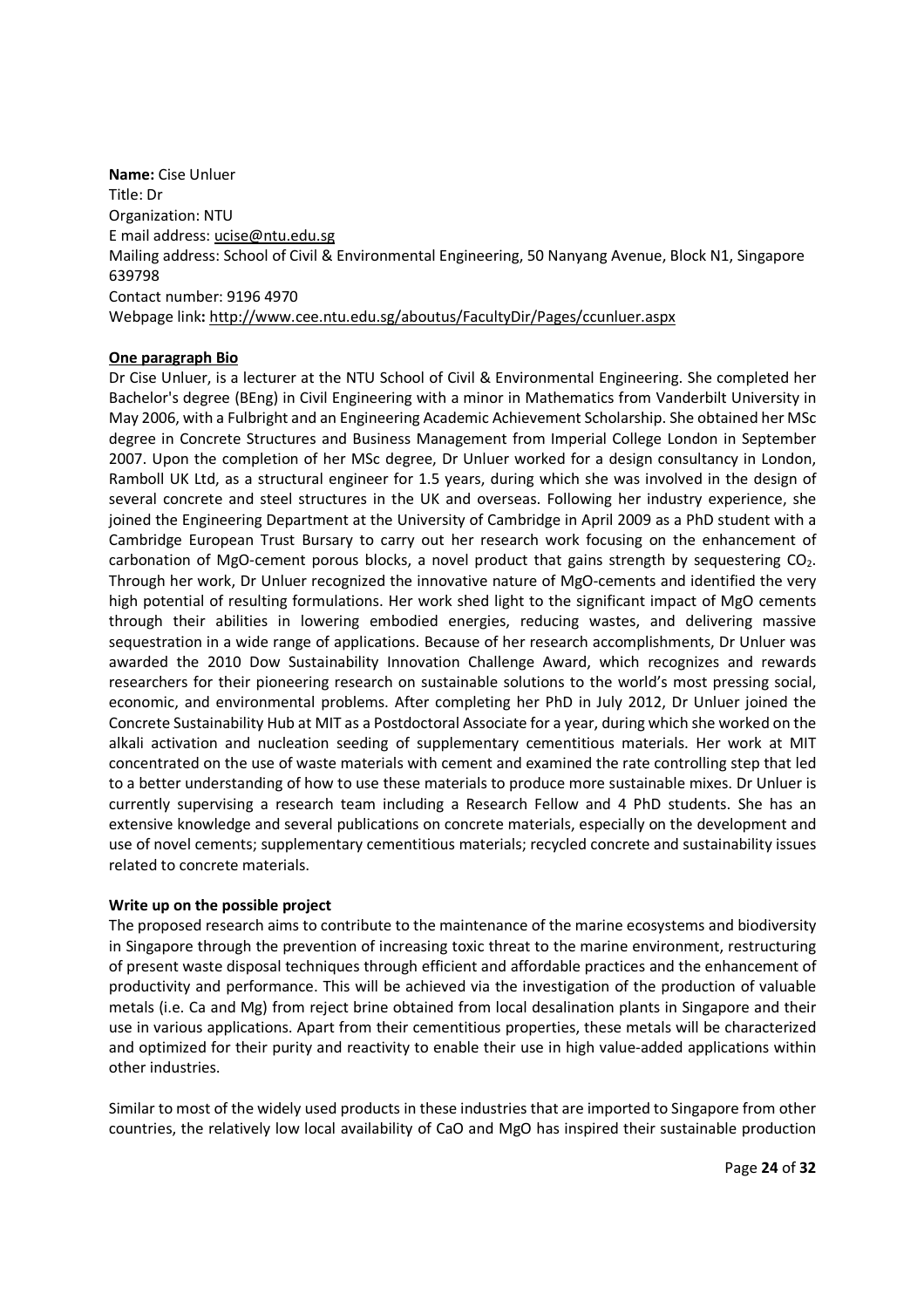from waste brine obtained from local desalination plants, which have a strong presence in Singapore. The highly saline effluent brine from the desalination process not only has no economic value, but also has adverse effects on the marine ecosystem as it is currently discharged back into the sea. This process disturbs the local water and sediment by introducing a multi-component waste and increasing the temperature, also endangering the marine organisms due to the residual chemicals mixed into the brine from the pre-treatment process. Production of CaO and MgO from reject brine provides a new purpose for this otherwise harmful waste material and proposes a sustainable alternative for the current production of CaO and MgO within Singapore. This can reduce our dependence on external sources and define Singapore as a key player in sustainable materials research and production.

The locally available production routes of valuable metals such as calcium (Ca) and magnesium (Mg) present an advantage for the generation of technical advancements in line with the capabilities of local industries in Singapore. As most cement mixes are predominantly Ca-based, the production of calcium oxide (CaO) as well as the oxides of other metals, such as magnesium oxide (MgO) that possess the capacity to bind and gain strength within concrete mixes, from sustainable sources locally available in Singapore can enable the development of an innovation-based research community in Singapore. In addition to its use as a cement binder, MgO is largely in demand as a highly valued resource for the pharmaceutical and semiconductor industries within and outside Singapore.

Due to their ability to gain strength through carbonation (i.e. via the absorption of  $CO<sub>2</sub>$ ) and improved properties in many aspects, MgO-based cements have the potential to be utilized in a variety of applications, leading to the development of zero-carbon mortars, renders, grouts, pavements, bricks, blocks and pavers. In addition to their use in the pharmaceutical and semi-conductor industries, the produced MgO-based materials can be used in lightweight disposable high thermal capacity insulated packaging, soil stabilization and solidification, waste utilization, capture applications and other engineering applications where properties such as rheology and fire retarding are essential. In the longer term, as their engineering properties get quantified through research, MgO cements and future derivatives have the potential to target a wider range of applications. The use of MgO in other applications involving blocks such as the construction of road side paveways, garage and parking floorings, driveways, walls and floor coverings of residential and commercial buildings where carbonation can take place is greatly feasible.

The proposed reaction routes involve the sustainable production of CaO and MgO from waste brine followed by their use in the development of zero-carbon concrete products as well as other applications within the pharmaceutical and semiconductor industries. This will satisfy the goal of addressing the overall carbon footprint of the various promising production routes as well as the development of novel construction products, in which the materials produced from reject brine will be incorporated. The limited adoption of this production route thus far presents an opportunity for practical impact. The novel techniques to be used in this project will transform each material from its waste/by-product status to highly valuable materials with a range of applications within the construction, pharmaceutical and semiconductor industries. This project will facilitate the advancement of technological capabilities and creation of jobs that will contribute to Singapore's continued innovation-driven economic growth. A wellplanned research agenda that is coordinated with industry needs has the potential to profoundly influence current practice. Such an outcome will not only place Singapore at a pioneering position for research in sustainable materials but also have global impact in terms of reduced energy usage and  $CO<sub>2</sub>$  emissions.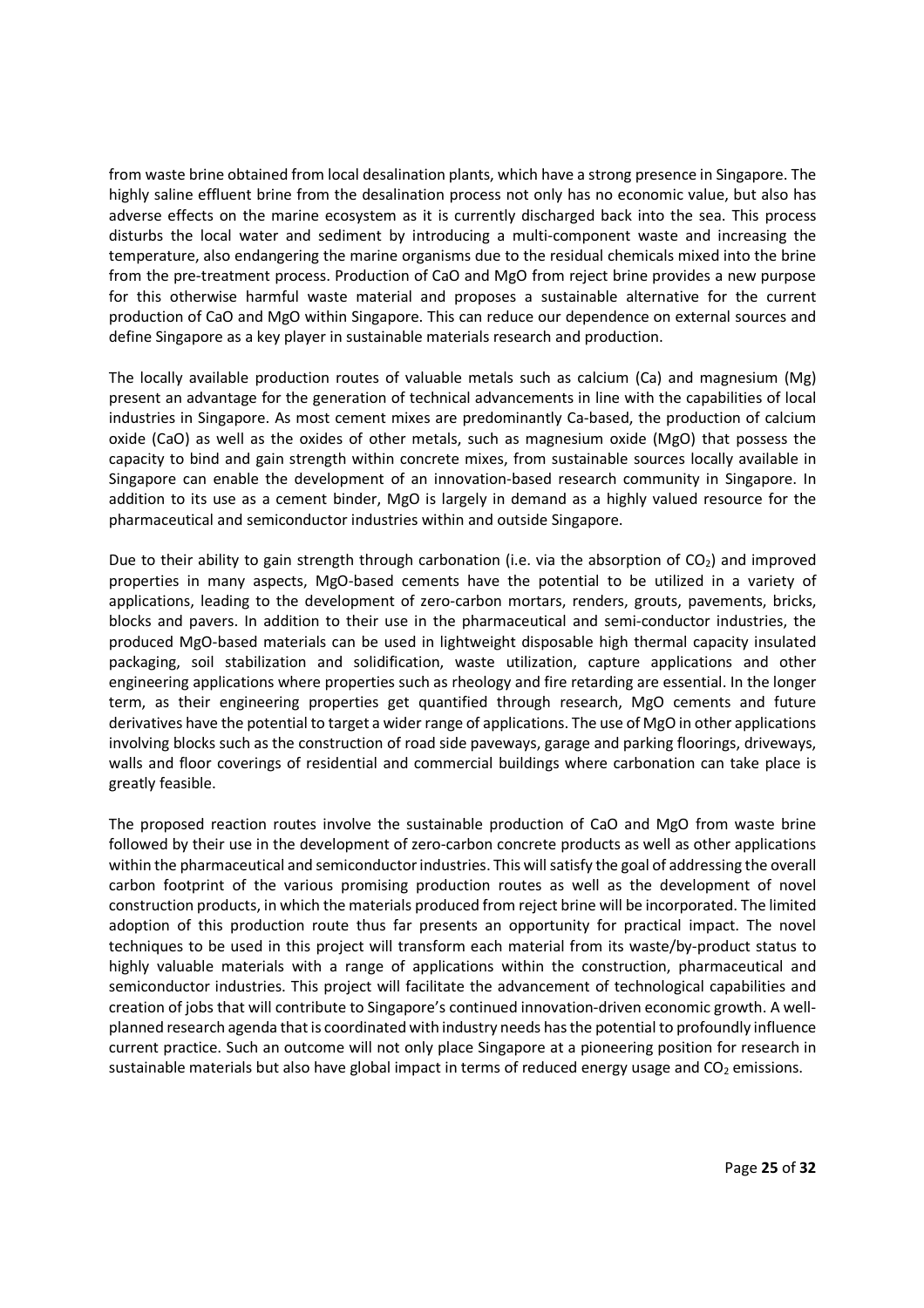# A\*STAR: 6 submissions

- 1. Lim Chi Wan, Calvin
- 2. Bharathi Boppana and Daniel Wise
- 3. POH Hee Joo
- 4. George XU Xiangguo
- 5. Hu Wuhua
- 6. Emily Hao Jianzhong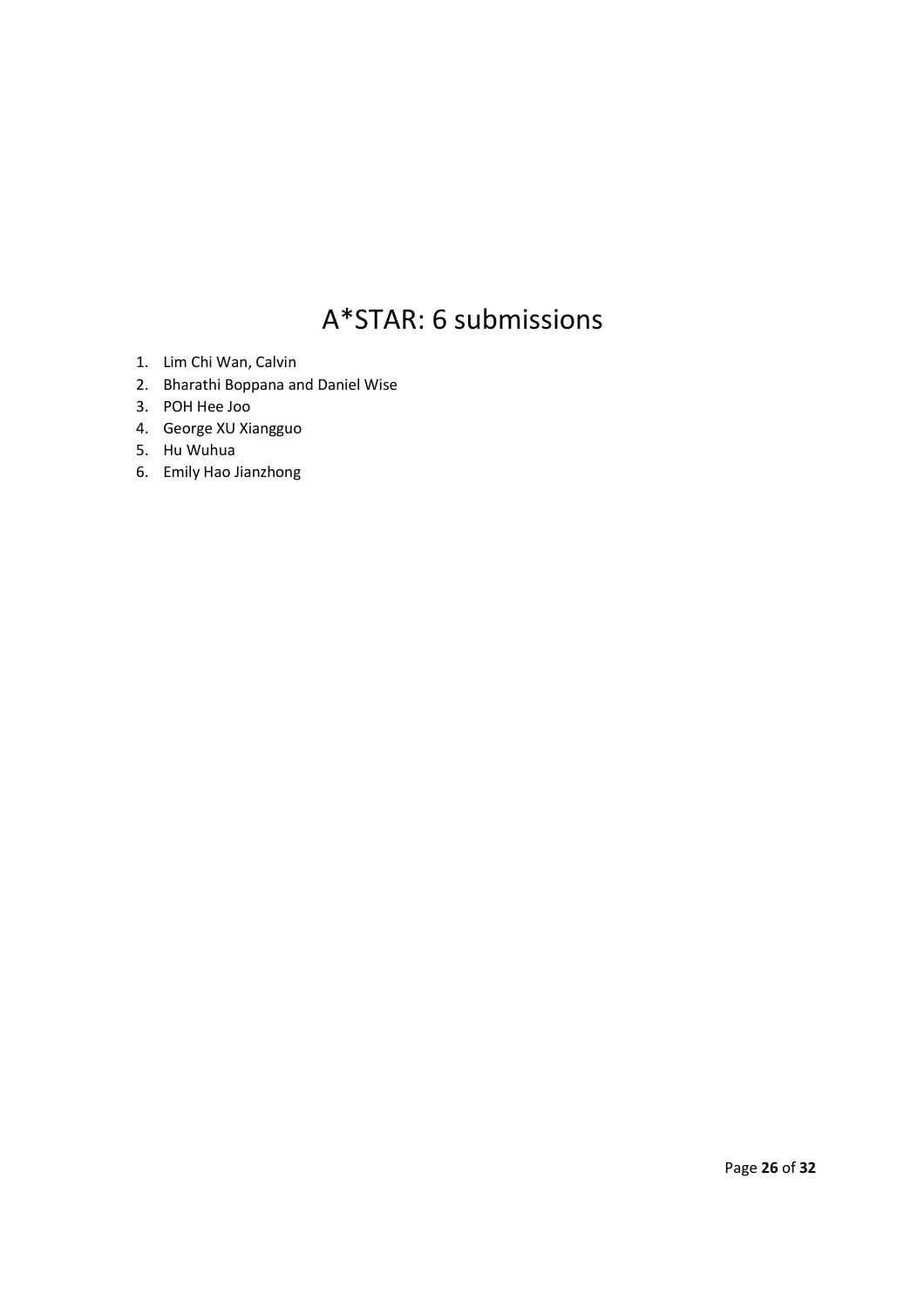**Name: Lim Chi Wan, Calvin Office Mailing Address**: 1 Fusionopolis Way, #16-16 Connexis, Singapore 138632 **Email**: limcw@ihpc.a-star.edu.sg **Contact No**: 64191507 **Fax No**: 64191230 **Webpage Link**: https://www.a-star.edu.sg/ihpc/People/tid/99/Lim-Chi-Wan-Calvin.aspx **Title**: Capability Group Manager, Geometrical Modeling

**Bio**: Dr Calvin Lim Chi Wan is the capability group manager of the geometrical modeling group in Institute of High Performance Computing (IHPC). He has background experiences in the area of computational geometry, especially in the area of surface reconstruction from point clouds. He is also keenly involved with algorithmic development related to mesh generation/processing, both in industry related projects and academic grants. He has led industry projects which include automatic mesh generation for CFD simulation on aircraft mechanical parts and modelling of oil-well tunneling processes. He has a good understanding of mesh pre-processing, feature reduction, and geometrical-based reconstruction. He currently leads a capability group that has experiences working in domains related to computer graphics, CAD modelling and computer visualization

**Potential Project**: Automatic Repair and Conversion of Urban Digital Model into simulation-ready meshes.

The objective of this project is to design and develop an automatic 3D building model reconstruction methodology to convert CAD data (or other digital modeling formats) into data format which are compliant for finite element mesh generation. This will equip our simulation platform with a reliable and effective tool for the rapid reconstruction of geometrical models which satisfy computational requirements and simulation constraints. Specifically, the reconstruction algorithm will be able to automatically process building data format, resolve non-manifold topology, suppress unnecessarily detailed features, cluster and merge buildings that are close together, and export the 3D model into an exchange format suitable for the intended numerical simulation applications, along with the encoded semantics information.

The verification and correction routine parses the data to identify all regions of non-manifold topology and automatically rectifies the problem during the model reconstruction process. This will ensure that the final model is free of non-manifold topology, and is hence suitable for mesh generation algorithms.

In addition, a geometric model usually contains too many fine details that are unnecessary for simulation purposes and will cause the generated mesh to be unduly dense. Feature suppression is hence required to filter away excessive information based on a user-defined tolerance. The development of the automatic geometric feature suppression algorithm will replace the tedious and time-consuming task of manual modification of the model.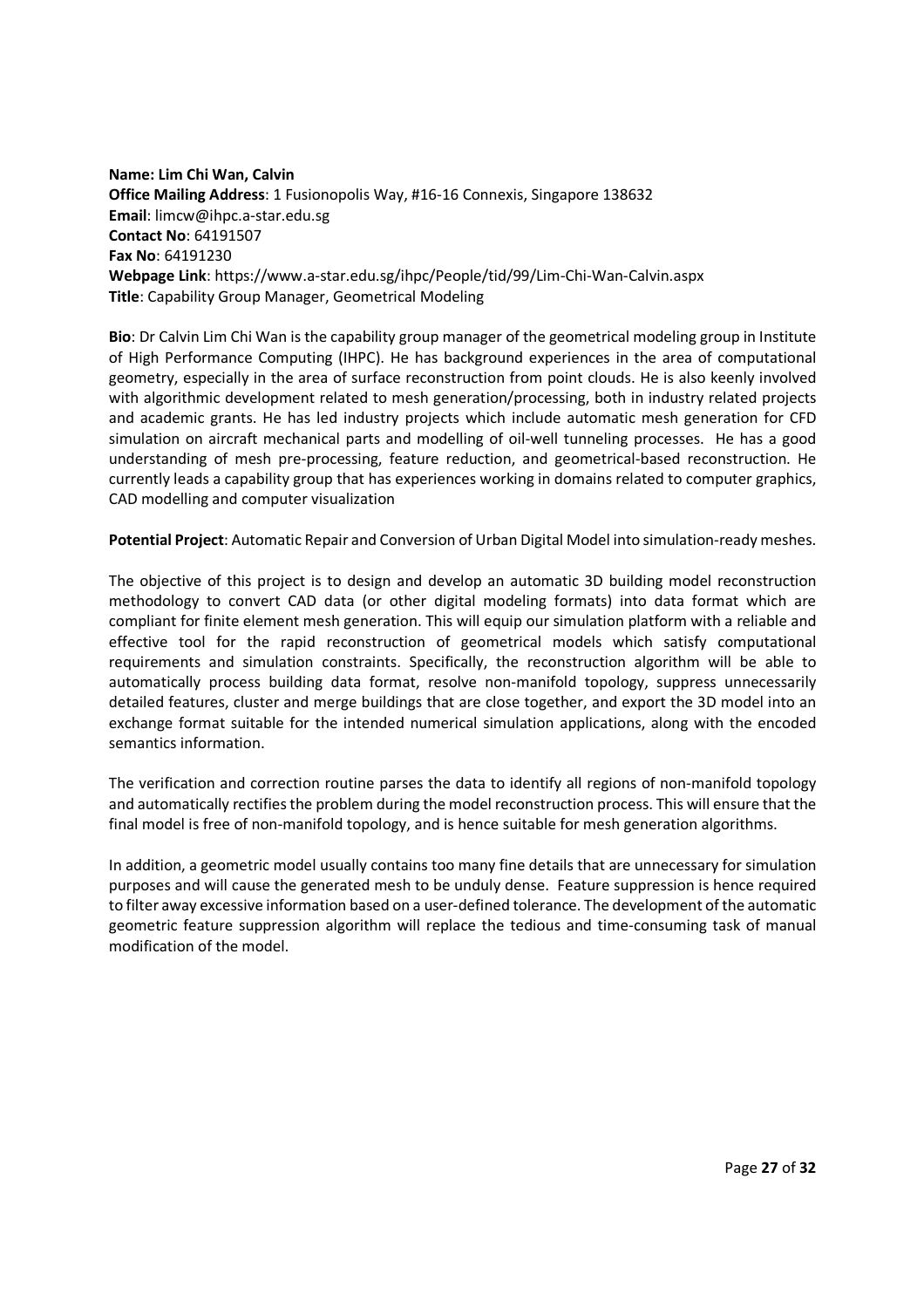## **Name: Bharathi Boppana and Daniel Wise**

Title: Uncertainty Quantification for Urban CFD applications Organization: Institute of High Performance Computing E mail address: boppanavbl@ihpc.a-star.edu.sg Mailing address: 1 Fusionopolis Way, #16-16 Connexis, Singapore, 138632 Contact number: 64191575 Webpage link: https://www.a-star.edu.sg/ihpc/People/tid/264/Bharathi-Boppana.aspx

#### **One paragraph Bio:**

Bharathi Boppana is currently a Scientist at Institute of High Performance Computing, Singapore. Her main research interests are turbulent flows and uncertainty quantification, specific to environmental applications. As an NCAS research fellow at the University of Southampton, she worked extensively on the flow and passive scalar dispersion in urban flows using large-eddy simulation. She received her PhD from the Applied Mathematics department of The University of Manchester, UK and MSc from the Indian Institute of Science, India.

## **Write up on the possible project (max half a page)**

Most CFD urban simulations used to assess wind and thermal comfort, pollutant dispersion etc. are conducted using RANS and LES. With both of these tools, the simulation output depends on the specified inputs and/or model coefficients that are usually steady and fixed. Such steady input-output simulations only provide a limited understanding of the complex underlying physics. Hence, it is necessary to obtain the probabilistic outputs for a range of uncertain inputs or model coefficients. The reliability and robustness of such simulations not only improves our understanding on the underlying physics, but also can be used for risk assessments and in the decision-making process. Very limited research has been done to quantify the uncertainties associated with inputs in CFD of urban flows. By using techniques such as generalized polynomial chaos (Sanchez et al, Atmospheric Environment, 2017) and hybrid anchored-ANOVA-POD/Kriging method (Margheri and Sagaut, Journal of Computational Physics, 2017), it is possible to evaluate the models, calibrate them, as well as quantify the uncertainties in the simulation output. For this, much work needs to be done in analyzing the existing uncertainty quantification tools and techniques, identifying the appropriate one according to the problem objective (i.e. wind comfort or gas dispersion, implementing, and integrating them with the CFD simulations. This will then provide a better framework and can be extended to many large-scale urban CFD applications.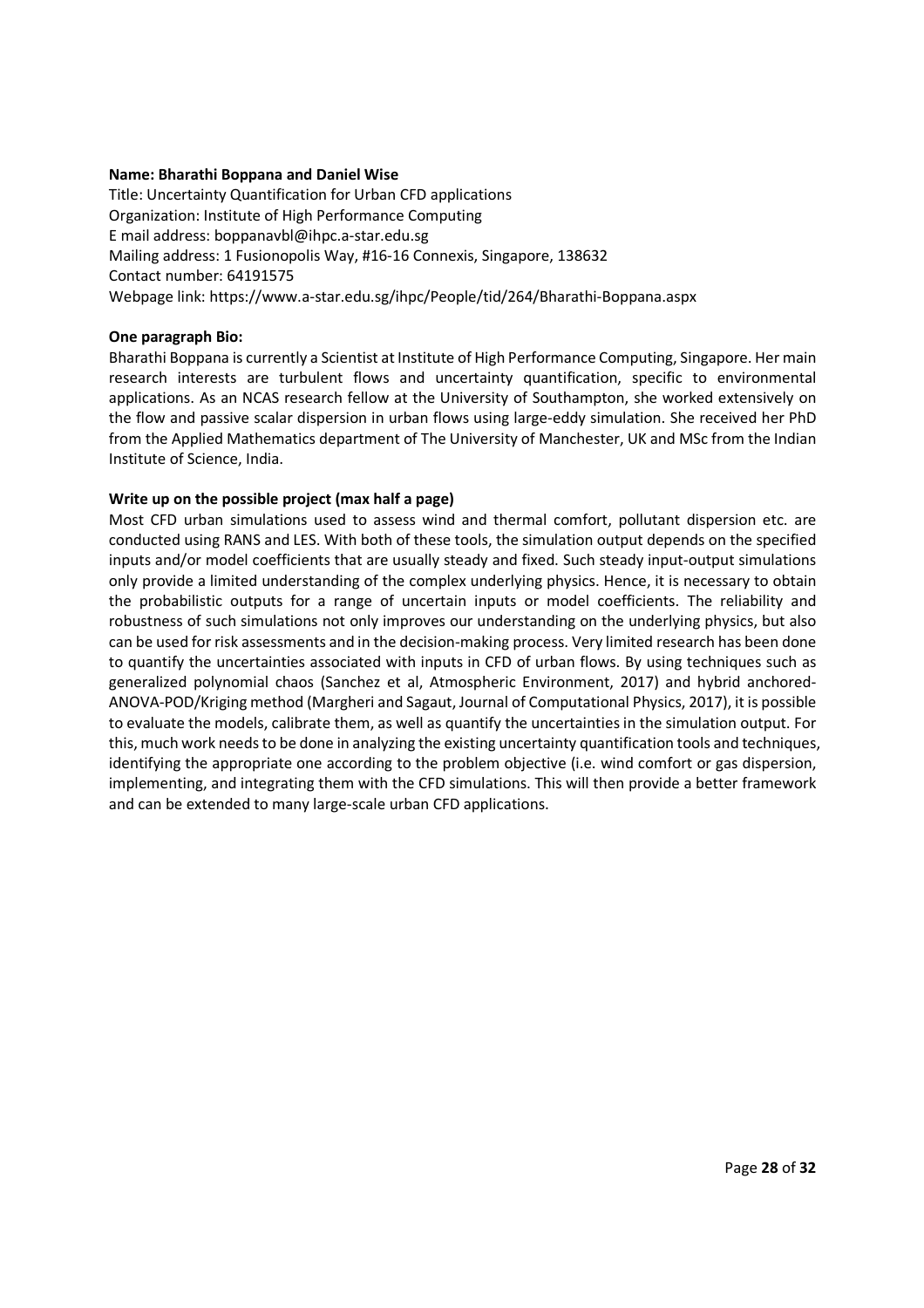| Name:            | Dr. POH Hee Joo                                               |
|------------------|---------------------------------------------------------------|
| Title:           | Wind Tree Modelling in Plant-Air-Soil Framework               |
| Organization:    | Institute of High Performance Computing, A-STAR               |
| E mail address:  | pohhj@ihpc.a-star.edu.sg                                      |
| Mailing address: | 1 Fusionopolis Way, #16-16 Connexis (North), Singapore 138632 |
| Contact number:  | 64191536                                                      |
| Webpage link:    | http://www.ihpc.a-star.edu.sg                                 |

## **One paragraph Bio:**

Dr Poh Hee Joo holds the position of Research Scientist and Manager (Environmental Flow) in Institute of High Performance Computing, A\*STAR. He is also an Adjunct Assistant Professor to both the Mechanical Engineering Department and Building Department of National University of Singapore (NUS). He is the pioneer adjunct lecturer for BCA Green Mark Professional course module for Computational Fluid Dynamics (CFD) Airflow Modelling for Green Buildings. He has over 20 years of work experience in CFD research and consultancy jobs mainly focusing on Urban Physics; Environmental Health and Safety; and Building Performance and Sustainability. In 2014, he was nominated by the Ministry of National Development (MND) to be honoured as a World Cities Summit Young Leader in recognition of his contribution to the field of urban liveability and sustainability in Singapore. He has been invited as regular speaker at various agency events such as BCA International Green Building Conference (IGBC), MND Urban Sustainability R&D Congress and NEA Distinguished Speakers Forum to promote research focus on Urban Environmental Modelling and Sustainable Cities in Singapore.

## **Write up on the possible project (max half a page)**

In this proposal, we aim to develop comprehensive Wind-Tree Modelling in Plant-Air-Soil Framework in order to better understand the physics of heat, mass and radiative exchange process and dynamic windtree interaction. They are three research capabilities to be developed:

- 1. Wind-tree modelling with convective heat and mass exchange from stomata via leaf boundary layer and subsequently to scale up with *Leaf Area Density (LAD)* formulation
- 2. Wind-tree modelling with atmospheric-vegetation and the influence of trees is considered as source terms, and radiation exchange & thermal conduction for unsteady RANS simulation
- 3. Wind-tree modelling with simplified root-plate model and subsequently to scale up for *the integrated branch-trunk-root-soil* model

The following four research work scopes are proposed:

- 1. Development on appropriate geometrical model representation for wind-tree modelling (e.g. explicit tree-branches, trunk, fractal and LAD)
- 2. Development on the physics of heat and mass exchange process (including drying kinetic) for windtree modelling
- 3. Development on the coupling of radiation for wind-tree modelling
- 4. Development on the dynamics wind-tree interaction model (with tree swaying and root-substrate model) for single tree and forest composition

Ultimately, we hope that the capabilities developed can be applied to the following future projects **for Urban Environment Modelling Research in IHPC** 

- 1. Wind-tree interaction: Physical performance of solid models in wind tunnel tests NParks/NUS
- 2. Wind load prediction on trees in virtual urban landscape for Greenery Management NParks/NUS
- 3. Development of an Integrated Model for Tree Stability Assessment in Urban Landscape
- 4. Vegetation shadowing and evapo-transpiration effect for outdoor thermal comfort study

Collaborator: Dr. Daniel Burcham, Senior Arboriculture Researcher, CUGE, NParks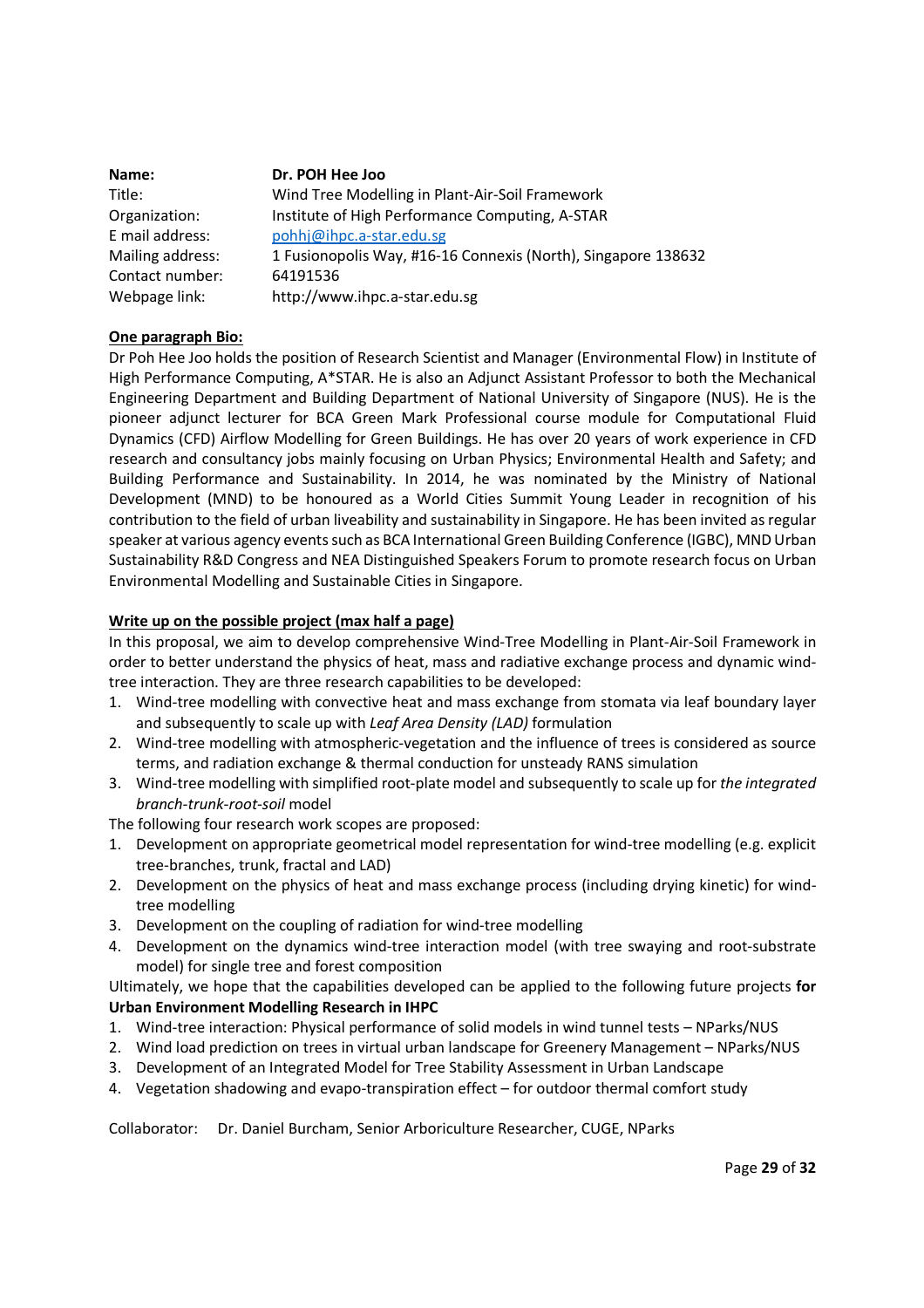#### **Name: Dr. George XU Xiangguo**

Title: Computer assisted CFD simulation to promote Positive Energy School (PES) Programme in Singapore

Organization: Institute of High Performance Computing, A-STAR

E mail address: xu\_xiangguo@ihpc.a-star.edu.sg; Mailing address: 1 Fusionopolis Way, #16-16 Connexis (North), Singapore 138632; Contact number: 64191521; Webpage link: http://www.ihpc.a-star.edu.sg

#### **One paragraph Bio:**

George XU has enormous experiences in the experimental measurements and CFD simulations of engineering problems over the past twenty years. In particular, he has abundant endeavors about environmental sustainable design and CFD applications in building & construction industry for past six years. His comprehensive involvements cover the CFD modelings of thermal comforts, mechanical and natural ventilations, fire and smoking propagation and chemical dispersions in all types of buildings. He has life-long interest in CFD upstream researches with the focuses on the development of innovative allspeed fluid solver, fluid-structure interaction (FSI) approach, multi-physics electrohydrodynamic solution for high-precision jet printing problem, and opensource code development tailored for industrial applications in terms of performance-based and sustainable designs. Dr. George Xu is also a BCA Certified Green Mark Professional (GMP), for his remarkable experience and achievement in green and sustainable building designs in past years. George XU has published more than 30 technical papers on prestigious international conferences and journals. He is designated as the principal investigator for the proposed 3 year project that is going to be sponsored by Singapore Sustainability Blueprint (SSB) programme.

#### **Write up on the possible project (max half a page):**

In line with the Positive Energy School (PES) programme recently advocated by Building and Construction Authority (BCA), FD/ENV group from Institute of High Performance Computing (IHPC) proposes to employ advanced computational fluid dynamics (CFD) approach to optimize the school design features, with the primary efforts in maximizing the naturally ventilated occupational spaces and reducing energy consumption in air-conditioned spaces integrated with ceiling fans. For naturally ventilated classrooms, the integrated design solution, with the consideration of natural wind, solar heat and wind-driven rain (WDR), will be considered as a whole. In details, specific focus will be placed on utilizing CFD to deliver the following objectives in this project:

- To identify the optimized layout and strategies to harness natural ventilation, subject to the CFD methodology outlined in BCA Green Mark 2015 for Non-Residential Building (NRB), to improve the thermal comfort level at both classrooms and multi-purpose halls in school environments with the consideration of ceiling fans or HVLS fans;
- To investigate the effectiveness of the integration of ceiling fans into conventional air conditioning and mechanical ventilation (ACMV) spaces (e.g. general offices) in schools for the sake of enhanced thermal comfort and energy saving, and
- To numerically address the impacts of mitigate measures plausibly recommended for minimizing WDR impacts to the various areas of interest, including common corridor, classroom and staircases.

There will be opportunities to collaborate with university researchers who will perform experimental measurements in respective school environments. Besides, the candidate is anticipated to work closely with IHPC's research scientists to educate MOE students, BCA officers and industrial consultants about the simulation-based design technologies to be developed in this project. The brain-storming educational activities are deemed to enhance people's awareness of sustainability in both building design and operation.

#### **Name: Dr Hu Wuhua**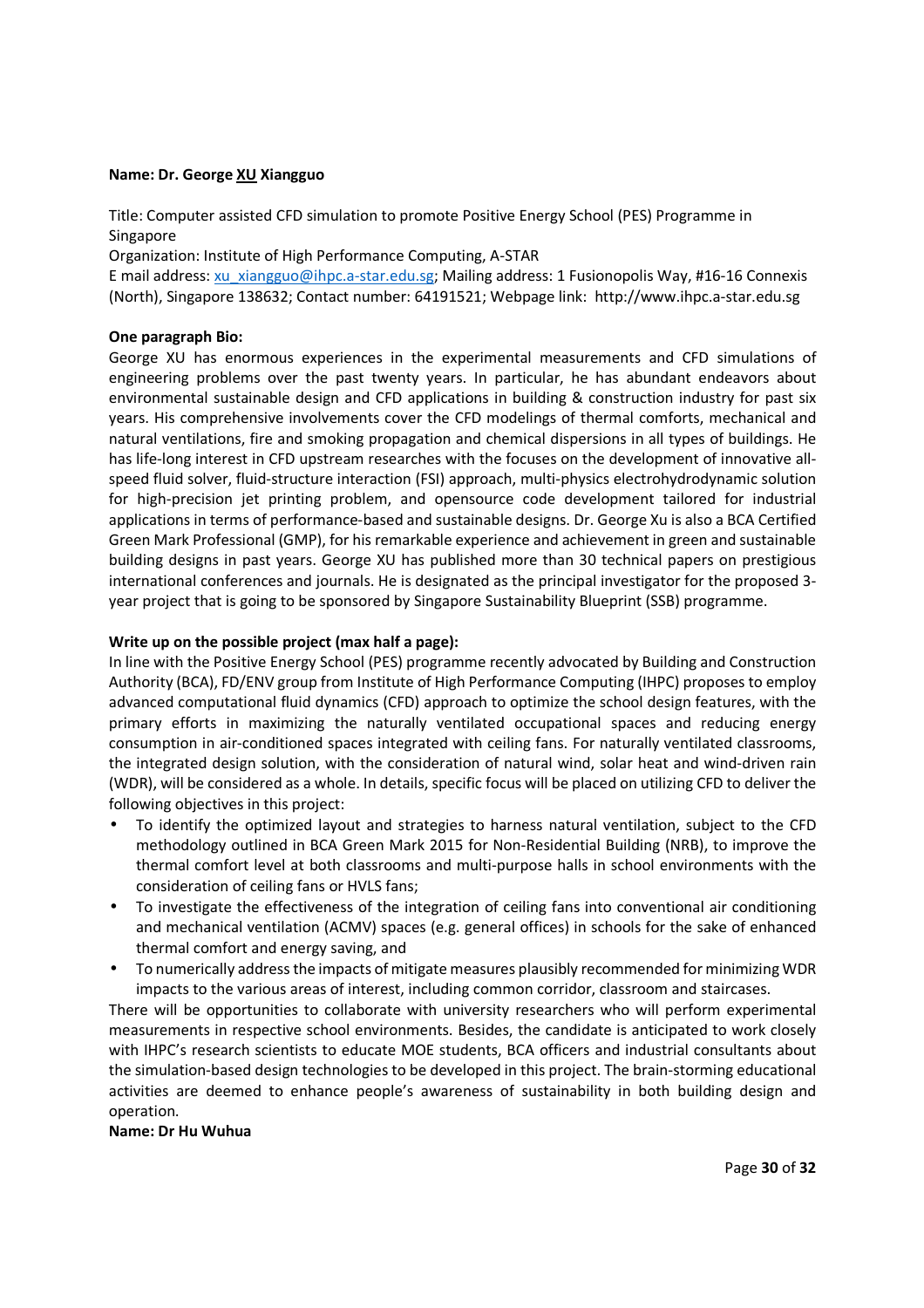Title: Sustainable Cities - Bridging the Final Gap of Efficient Energy Consumption by Improving on Electric Vehicles Organization: Institute for Infocomm Research (I²R) Email address: huwh@i2r.a-star.edu.sg Mailing address: 1 Fusionopolis Way, #21-01 Connexis (South Tower), Singapore 138632 Contact number: 64082176 Webpage link: None

## **One paragraph Bio**

Dr. Hu Wuhua received his BEng degree in Automation in 2005 and the MEng degree in Detecting Technique and Automation Device in 2007 from Tianjin University, China. He received his PhD degree in Communication Engineering from Nanyang Technological University (NTU), Singapore, in 2012. He is currently a Research Scientist with the Institute for Infocomm Research, Agency for Science, Technology and Research (A\*STAR), Singapore. Before joining A\*STAR, he worked as a Research Fellow first with the School of Mechanical and Aerospace Engineering and then the School of Electrical and Electronic Engineering, NTU, Singapore, from Aug 2011 to Mar 2016. His research interests are in modeling, estimation, control and optimization of dynamical systems, with applications for smart and greener power and energy systems.

## **Write up on the possible project (max half a page)**

This proposal is for the design and development of an advanced battery management system (BMS) on top of existing BMS designed by automotive manufacturers. The primary goal is to improve the performance and lifetime of the vehicle's energy storages under regular workload as well as to monitor the health of the EV via the vehicle's energy profiling. The advanced BMS serves to optimize the usage of the energy storage cells against factors like usage behavior, road conditions and life expectancy of the energy storage. Novel concepts, such as distributed estimation, model-free control, real-time optimization and etc, will have to be utilized to bridge the remaining gap to optimality; taking into account the environmental factors of Singapore such as road conditions, weather and etc. Vehicle energy performance by the developed techniques will have to be validated through multi-agent simulation before deployment onto an actual electric vehicle. This is to ensure validation of developed technique is focused on the final tuning as opposed its workability.